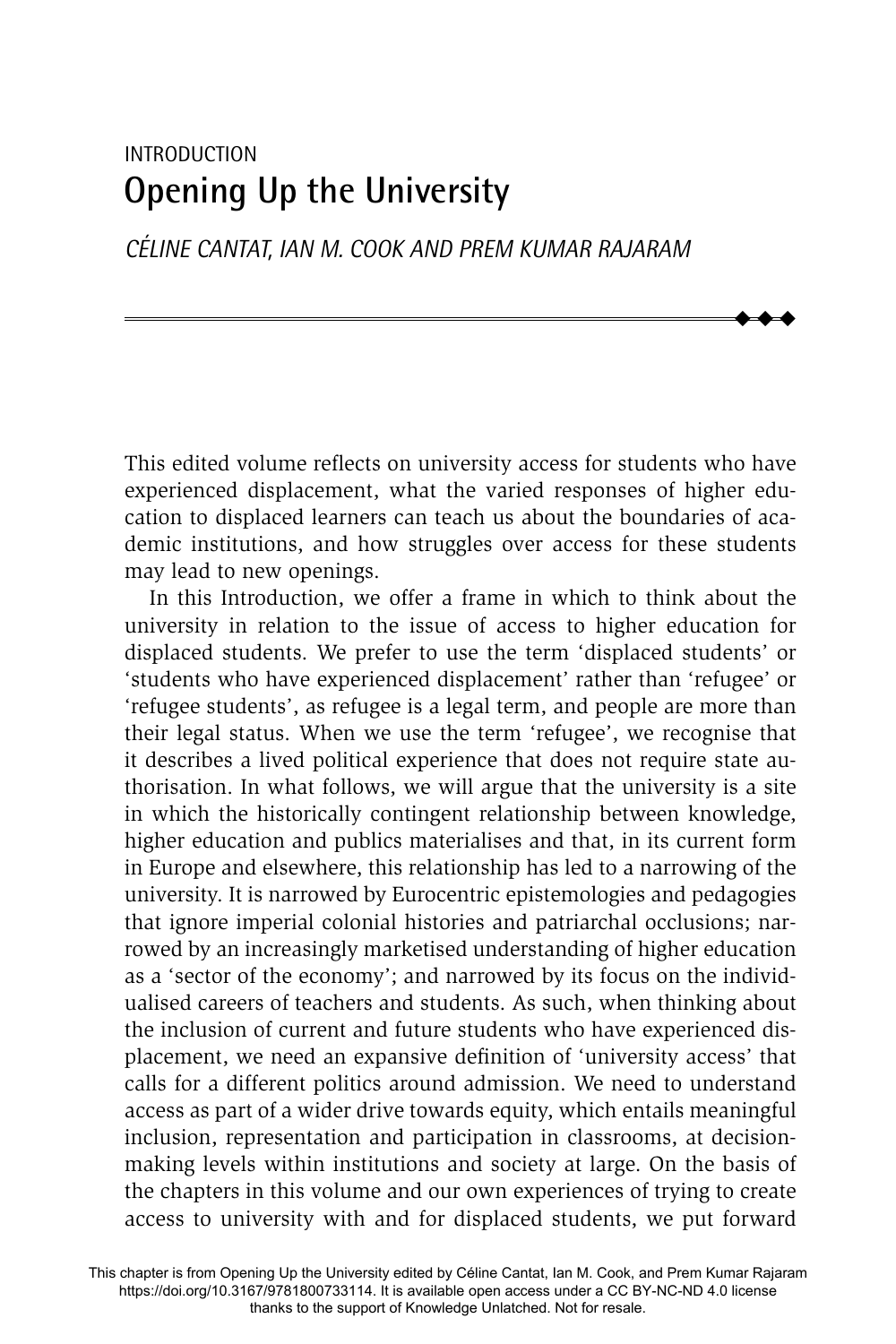three proposals which we believe may have wider transformative potential for opening up the university: the insistence on education programmes for learners (not humanitarian programmes for 'refugees'); an allowance for disruptive education (not the cultivation of safe learning); and a defunding of university management (opposing the trend spearheaded by anglophone higher education systems to overpay top administrators and thus reclaim money for teaching and learning<sup>1</sup>).

University access and exclusion are experienced, challenged and reworked across at least three different scales: (1) in the classroom; (2) in programmes and institutions; and (3) at the level of the wider social formation. These three scales are not discrete, but interrelated. We find thinking with these scales an analytically useful way to focus on different processes and types of questions, both in this introductory chapter and the ones that follow, as we advance the claim that struggles around the inclusion and exclusion of students who have experienced displacement are important for understanding the contemporary university.

Unfortunately, in recent years, providing access to higher education for displaced students has often been understood as a response to the proclaimed 'crisis' of refugee arrivals in Europe, leading to the conclusion that they have distinct problems requiring separate solutions. National and supranational policy changes and recommendations were introduced as part of government agendas to advance particular notions of 'refugee integration'. Casting 'refugees' as a problem requiring 'integration' legitimises education programmes as interventions aimed at addressing a condition of 'otherness', and remedying this condition by helping 'the refugee' adapt to an extant and unchanged 'Europe' (Rajaram, this volume). As such, governmental actions and sometimes non-state initiatives (such as independent programmes for access to higher education) are susceptible to reproducing certain notions of what 'refugee students' need. Moreover, the crisis-response dialectic is one that, for the most part, fails to challenge deeply embedded exclusionary structures as it operates within short-term horizons.

Education as a 'crisis response' or 'tool for integration' further ignores past and present struggles over access to university. Minority students, including students from racialised groups and students with disabilities alongside women and students from working-class backgrounds, have historically been marginalised from and in universities. Students labelled as 'asylum seekers' or 'refugees' tend also to be subjected to forms of marginalisation based on race, status, class and other factors. Obstacles to entering higher education are sometimes particular to the experiences and situations of displaced students (e.g. a lack of under-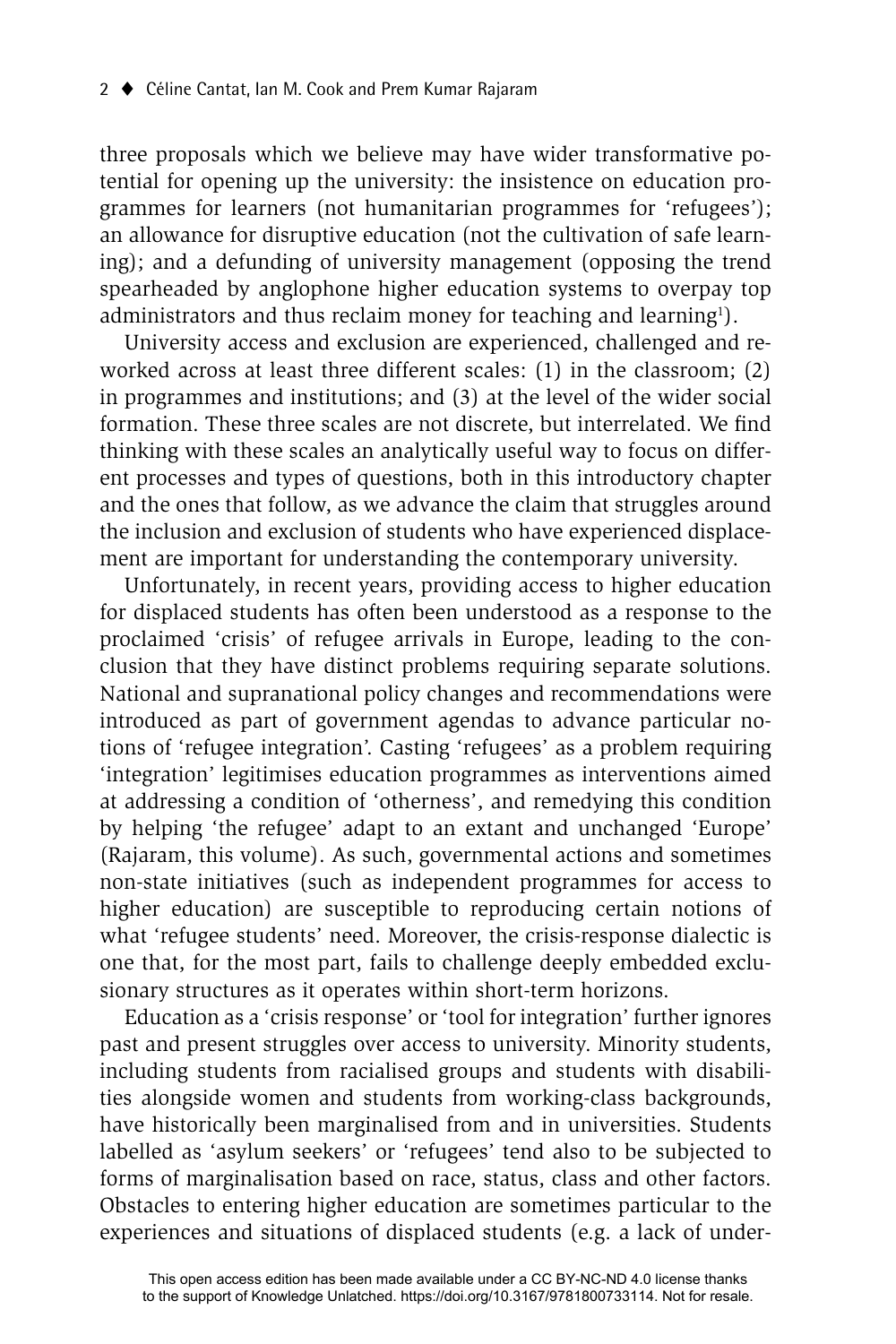standing over missing or incomplete paperwork), but they can also be similar to those encountered by other marginalised social groups (e.g. being made to feel as if they do not belong). In this sense, barriers faced by displaced students reflect both the way in which particular statuses such as 'asylum seeker' and 'refugee' are perceived and operationalised within a specific context, and the broader and intersectional social hierarchies – to do with class, race, religion and gender, among others – within which universities function.

Against this, we do not wish to put forward an alternative prescriptive approach to education for displaced learners. Rather, opening up the university for us entails cultivating an openness to complex and messy social realities, challenging how these are filtered to close off the university, allying with struggles outside the university that challenge its boundaries, and finding the time and space to co-learn and co-create in classrooms, in universities and in society at large.

Some of these inclinations can be found in the grassroots initiatives that have been developed in order to further access to higher education for students who have experienced displacement. These were often brought about through the combined efforts of university academics, students and staff, and may reproduce or challenge crisis discourses. These initiatives have also been varied in their approach: they have developed different vocabularies and repertoires to discuss the reasons, motives and objectives of their work; taken formal, informal, alternative and mainstream forms; have been both buoyed and rebuffed by different politics, pedagogies and policies; and have been variously institutionalised or formalised. The initiatives have also, importantly, developed a wide range of reflections on what providing higher education to displaced students means and implies for the university at large, and questioned whether 'refugee education' differs from efforts to include other marginalised social groups. Many have also raised the urgent question of what 'opening up' the university means at a time when powerful structural dynamics change the university locally and globally in ways that often lead to further closure.

In this volume, we put in conversation actors involved in the question of access to higher education for displaced students and those engaged in rethinking the university. This is an attempt at initiating a cross-cutting conversation among groups working on the question of access to higher education for displaced students (policy, activist, learner and academic worlds) who are not in regular and sustained dialogue with each other. For instance, refugee access to higher education is often not thought in relation to pedagogic development, including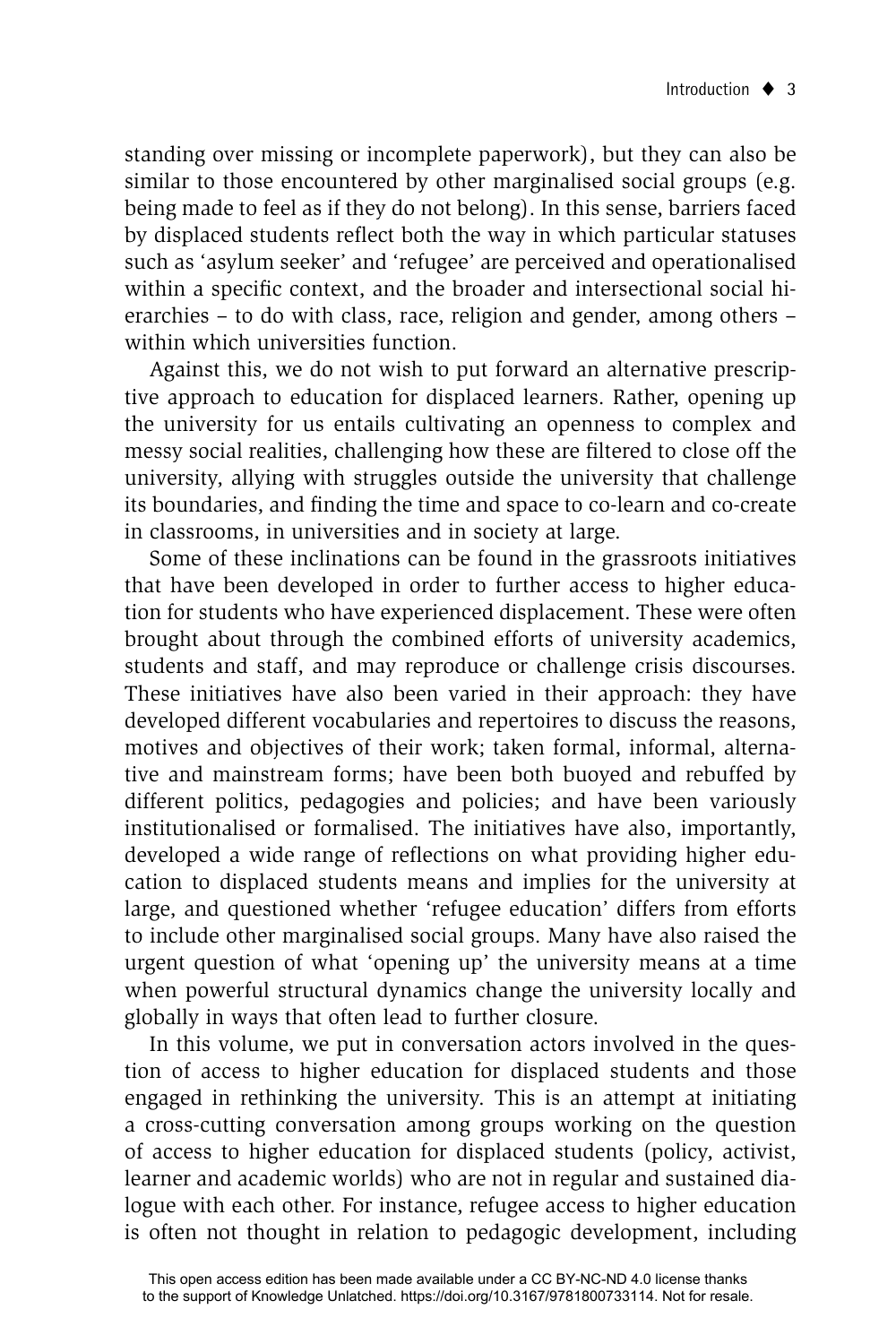reform of curricula and teaching, or, for example, in relation to university administrative and governance structures. We are keen to examine collectively what thinking higher education from such a perspective teaches us about the institution of the university as a whole, its complex and intersectional dynamics of inclusion and exclusion, as well as the limitations and shortcomings of its pedagogic practices.

As editors, our drive to initiate this collection comes from a desire to reflect collectively on our experiences as teachers and administrators in education programmes for displaced people in a hostile national, and at times institutional environment. We have been involved in establishing and running the Open Learning Initiative (OLIve) at Central European University (CEU) in Budapest, which started in 2016 and focuses on opening access to higher education for refugees and asylum seekers. In 2018, all OLIve activities were suspended by the university after the Hungarian government passed legislation that appeared to fiscally penalise organisations seen to be helping refugees. The programme's part-time weekend courses have since reopened as a separate private entity, while OLIve faculty restarted the full-time university preparatory programme at Bard College Berlin.

Throughout our work we have been lucky to have active, engaged and critically minded students who continually remind us of the social and pedagogical contexts that both create and restrict opportunity and within which we operate. However, because of the fraught and conflictual circumstances in which our education work operated, we have had little chance to reflect on what we do, or to learn from others who run similar (yet surprisingly different) initiatives. With this in mind, we organised the conference 'Publics, Pedagogies and Policies: Refugees and Higher Education in the 21st Century' in Budapest in March 2019. We did this with a view to inspire and question other groups and individuals who are considering creating their own interventions; to speak to policy makers, scholars and university administrators on specific points relating to the access and success of displaced students in higher education; and to suggest concrete avenues for further action within and beyond existing academic structures. We have worked hard to ensure that the voices of learners who have experienced displacement are given prominence alongside the contributions from scholars and practitioners. For the most part, the focus of this book, and this introduction, is Europe, though some chapters and our discussion take us to the USA and Australia. Despite the geographical focus, we strive to locate our discussion in relation to broader global socio-political contexts in relation to which higher education is framed.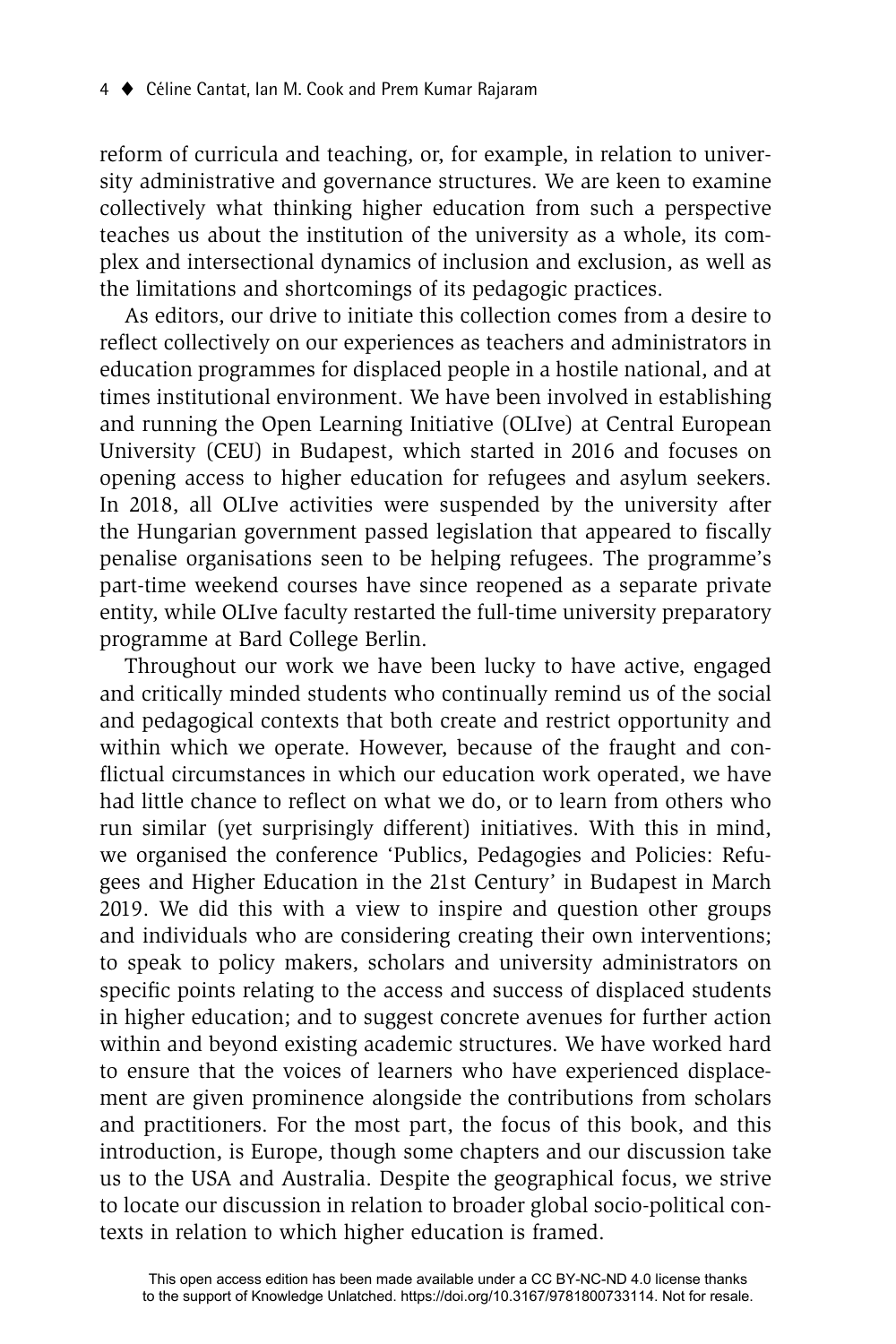In what follows, we describe the contexts for the book, for the broader issue of opening up the university and for understanding issues that displaced people face when trying to access higher education. We begin by laying out the argument that universities are part of broader social contexts and that their admissions policies and pedagogic practices are reflections of social, political and economic power. We make the case that observing who gets into universities at any given time and place teaches us a lot about the dominant social and political architecture: it tells us what types of people and subjectivities are valued and perceptible and which are not. We argue that for universities to be transformative spaces, there needs to be an impetus to look beyond its imposed boundaries, and to connect our work to mobilisations against other forms of exclusion and marginalisation (from education and from social, political and economic participation) and to struggles to put forward new constellations of the relationship between knowledge, learning and publics. We end with three proposals intended to suggest ways of pushing the boundaries of the university and engaging with these broader social dynamics and struggles, and thereby encouraging transformative openings in the university.

# **University Borders**

The question of whether universities are open or closed has limited analytical, pedagogical and political purchase. The focus should be on the university's borders, that is, the way entry to higher education is governed so that it is open and welcoming to some, imposes an obligation to adapt on more than a few, and outrightly excludes others. These borders apply not only to who is accepted to university, but also what types of knowledge production and curricula are made canonical, what types are tolerated, and what types are entirely dismissed. We see the effects of bordering practices in how value and meaning (positive and negative) are cast on students, knowledge and institutional rules.

In the sense that we refer to it here, opening up the university is a means of calling into question how higher education has been institutionalised in ways that serve larger projects of political and economic power and how this leads to the exclusion or marginalisation of certain populations from the university through pedagogic practices and institutional structures that reinforce and solidify historically contingent expressions of the relationship between knowledge production and publics.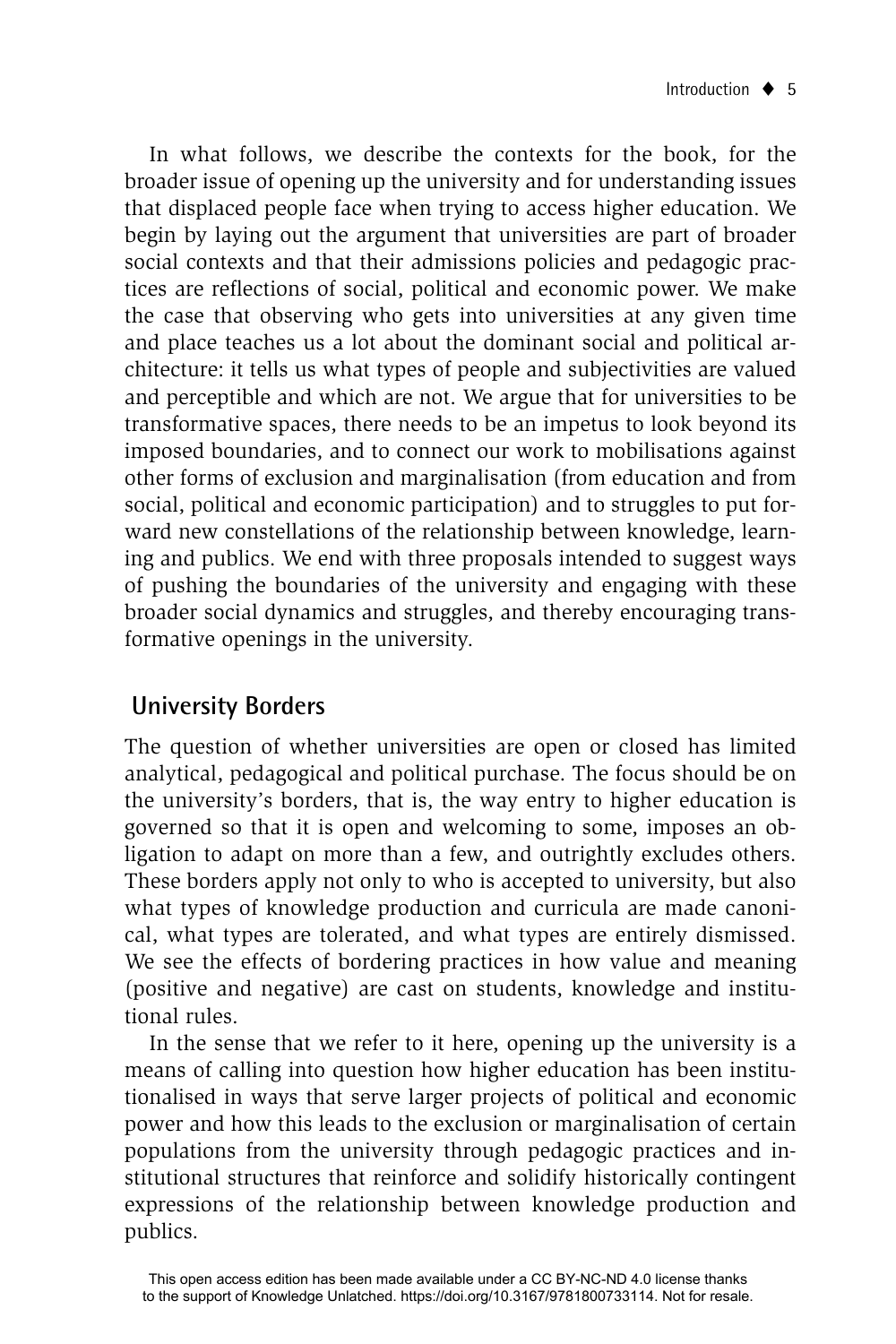What we teach and learn, how we teach and are taught, and whom we teach and are taught by are questions of moral economy; they reflect how things are valued and for whose interests (Thompson 1968). This leads us to ask: what types of education programmes are legitimate in the modern university? And, as a consequence, what learners and types of learning are imaginable (or not) in a university setting? While there are differences across geographies, how universities teach, what they teach and whom they teach are matters of political, economic and cultural concern.

Two interrelated hegemonic projects – the nation-state and capitalism – have exerted considerable influence over the shaping of contemporary higher education. With the rise of the nation-state and its welfare regimes, and socialist state projects in western and eastern Europe, particularly in the period following the end of the Second World War, there emerged a belief that higher education should be accessible to larger numbers. Higher education was recast as a public good that benefits both the individual and society, with the state responsible for expanding access to the broadest spectrum of students, including those from under-represented groups. The university and the state had an entwined nation-building purpose, with the university 'set at the apex of institutions defining national identity' (Kwiek 2005: 331). This 'nationalisation' of higher education (Neave 2001; Kwiek 2005) was reflected in the development of centralised patterns of validation and the nationalisation of scholars through, for example, the introduction of civil servant status for academics in some countries, hence contributing 'to impress firmly upon the consciousness of academia its role as an emanation of the national wisdom and genius, creativity and interest' (Neave 2001: 30).

Since at least the 1980s, this project has intersected with transformations of capitalism. Under conditions of neoliberalism, the onset of financial deregulation across global markets, the denationalisation of both fixed and financial capital, and the close relationship of the governing class with the economic elite have led to a marketisation of state-building. Market thinking and logics have expanded beyond the strictly economic sphere to inform how public and non-capitalist sectors are organised and managed (Clarke and Newman 2012; Newman and Clarke 2009). The focus is increasingly on mobilising social agents that fit within the ideological and political project of neoliberalism. This interrelation has, in turn, reshaped ideas of the university in ways that institutionalise ideas about economic arrangements, including methods of value extraction and the autonomy of the market (Harvey 2016). The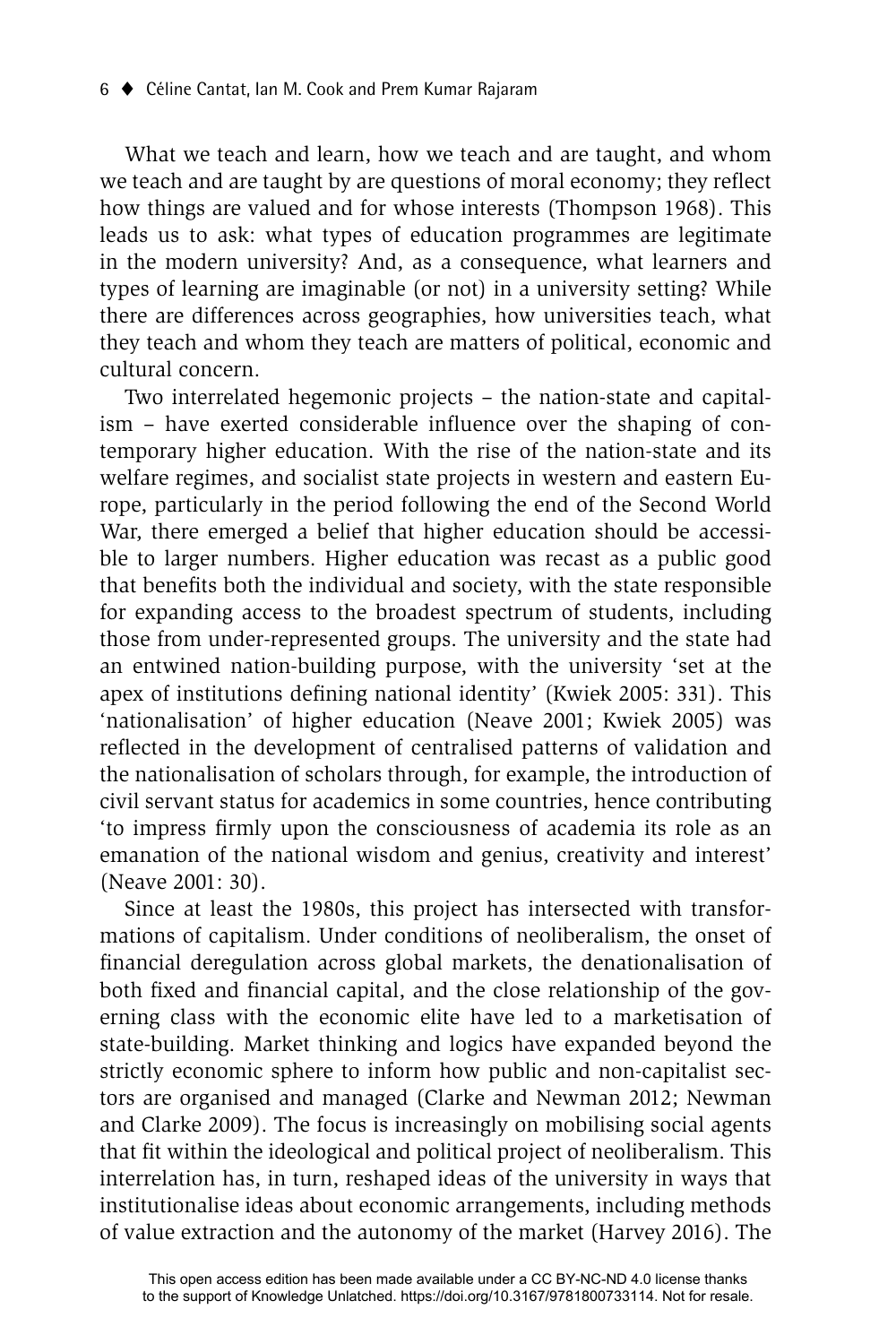articulation of capitalist and nation- or state-building projects is strongest when the interests of each serve the other and there is sufficient control over the representation of this relationship (in what is taught in schools and universities, for example).

Neoliberal capitalism values specific character traits - individual resilience, responsibility and adaptability (Joseph 2013). This has made education institutions important as cultivators of the right type of subjects, while reproducing an intellectual agenda supportive of the neoliberal political-capitalist project. This can be clearly seen in the narrow conception of education as part of an individual life project, something that makes it very difficult to translate individual concerns into public ones (Giroux 2016), because when university education is seen as part of an individual life career project the purpose of the university narrows (Simionca 2012). Individualised and privatised pressures to succeed can come to dominate issues that might properly be of public concern. The extent and causes of this vary, but the broader lesson to be taken is that attempts to regulate the university – in this case to gear it to assist in the development of market-oriented individual life projects – may be seen as modes of controlling, organising, ordering and orienting the relationship of a 'public' to structures of rule.

# **Politics of Access**

The regulation of access to the university – who is allowed and expected in higher education – thus reflects broader socio-political shifts and ideas of the relation between authorities and publics (Cantat, this volume). Across time, different governing rationales have shaped the politics of university access (Clancy and Goastellec 2007). Before what we have referred to above as the 'nationalisation' of higher education in Europe, only members of dominant social groups were able to access universities (in most of western Europe this meant white, urban, upper-class men, while in other contexts such as the colonies it meant children of local elites). Student selection has thus long reflected which socio-political subjects are valued not only by universities but also by broader social systems, as well as the needs of rulers for administering their territories and governing their populations.

In this sense, developments over the last century have tended to enlarge and massify access in ways that have allowed the inclusion of a more diverse student body into the walls of the university. Social groups previously excluded from higher education, such as women and racialised students, are now supposed to be able to access higher ed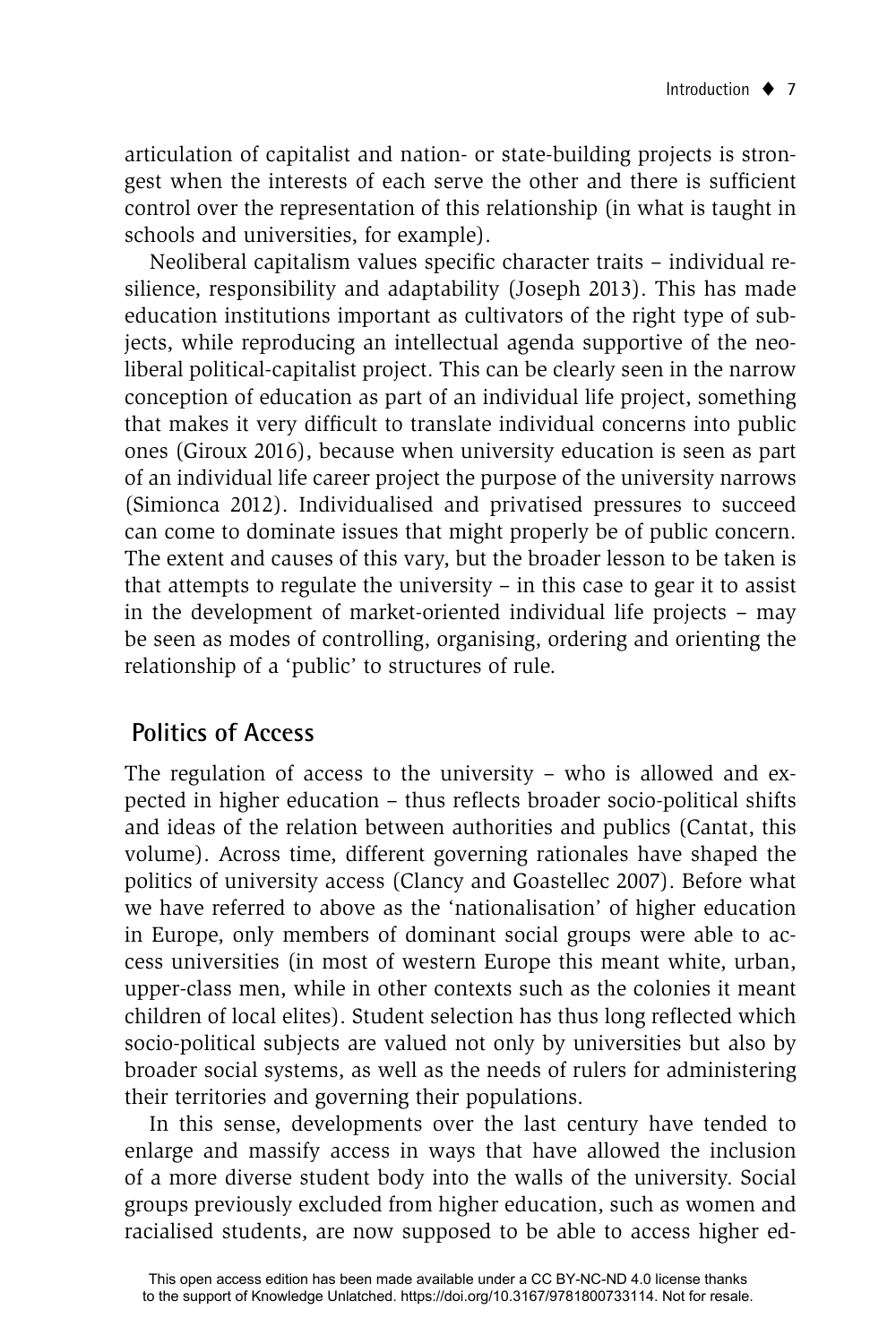ucation on the basis of academic merit; formal barriers to entry have officially been abolished. Yet the existence of social inequalities that impact on the extent to which students may access dominant knowledge, resources and norms before entering university is not taken into account. The issue of how different social groups build different *habitus* that result in variegated social and cultural capitals, and how this determines their perceived *merit* and thus their opportunities for higher education, is often overlooked (Bourdieu 1977). Additionally, internal restructuring of higher education systems has reproduced inequality through various mechanisms, such as the development of a private education sector available only to the wealthiest social layers or institutional stratification where elite universities continue to recruit students from the most privileged social backgrounds (Cantat, this volume). The increasingly dominant neoliberal academic culture – whereby all tasks and outputs are increasingly quantified and assessed through auditing and ranking in order to classify institutions and academics in relation to one another – further accentuates this situation (Cook, this volume).

Because they are seen as spaces fostering meritocracy, contemporary universities are important ways of cultivating consent to dominant arrangements of the political and the economic, including the exclusions and marginalisations those involve. The key slogan is that those who deserve to will get in. At its most convincing, this discourse can focus attention on the procedure, the entry assessment and the individual, meritorious acquisition of credentials and qualifications that allow entry. This means that less attention may be paid to the way in which qualification acquisition is skewed against many, as well as to the way in which the collection of qualifications reinforces and authorises specific political and economic arrangements. It is in this sense that the university is an instrument of governance: education fosters life trajectories that seem to serve the economic and political interests of a ruling class (Freire 1970; hooks 1994). Instruments of governance are not of course simply repressive: the massification of the university has meant access to these 'life trajectories' (market-oriented or otherwise) for many individuals, including segments of the working classes at universities in Europe.

Questions of access and inclusion are, of course, especially relevant for displaced students. The aforementioned process of massification has meant that, to varying extents and under diverging conditions, formal access to some type of higher education is now available for (almost) all social groups in most of Europe. However, this is not the case for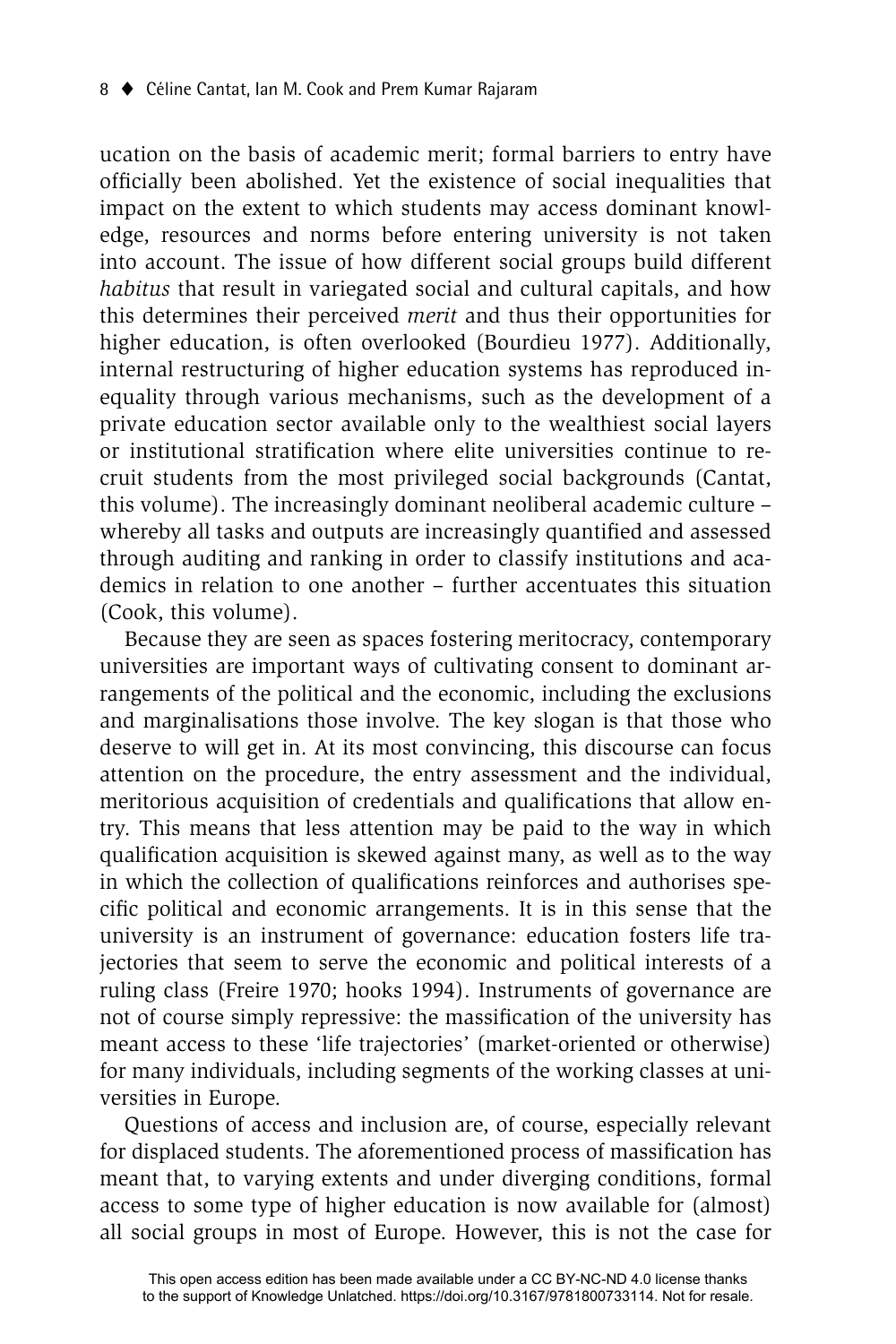many potential students who have received or are seeking asylum. Displaced people constitute one of the few social groups that can find access to higher education blocked on the basis of their administrative status. Concretely, asylum-seeking and refugee students' access is determined in large part by national configurations and traditions: within the European Union, the possibility of studying for people holding different forms of documentation differs from one country to another. As Rosa Di Stefano and Benedetta Cassani detail in their chapter:

The incorporation of refugees and asylum seekers into higher education is approached at different degrees across Europe and only a few countries have adopted specific strategies at national or regional level to facilitate refugee access into universities . . . As a result, in many cases support to refugees has been left to the action of individual institutions.

Beyond access policies at the national, federal or institutional levels, assessing the effective possibility for displaced students to enter university requires examining how these policies intersect with migration frameworks and welfare provision in different places of residence (Sontag 2019). For instance, in Germany, asylum seekers must reside within a particular Land to which they are assigned upon arrival, which reduces opportunity for university study. In France, many newly recognised refugees receive the RSA (*revenu de solidarité active*), which provides a (minimal) revenue for unemployed or underemployed people. Yet students are officially not eligible for the RSA, meaning that registering at university would effectively deprive prospective students with refugee status of their main and often only source of income.

Therefore, in the case of displaced students, the issue of formal access intersects not only with the racialised, gendered and classed social hierarchies that structure societies in their new countries of residence, but also with migration law and welfare systems. This often leads to these students facing situations that are not easily comprehended by the administrative structures and bureaucracies of higher education institutions, which can result in their de facto exclusion from university, even in cases where formal access would be possible. Admission procedures can thus become insurmountable obstacles for people in administrative and legal situations that do not fit within the understanding of institutions. Besides, as the literature on street-level bureaucrats has amply demonstrated regarding asylum procedures (Graham 2002; Lipsky 2010; Bhatia 2020), refugees tend to be more vulnerable to arbitrary and discretionary practices on the part of individual administrators: such prac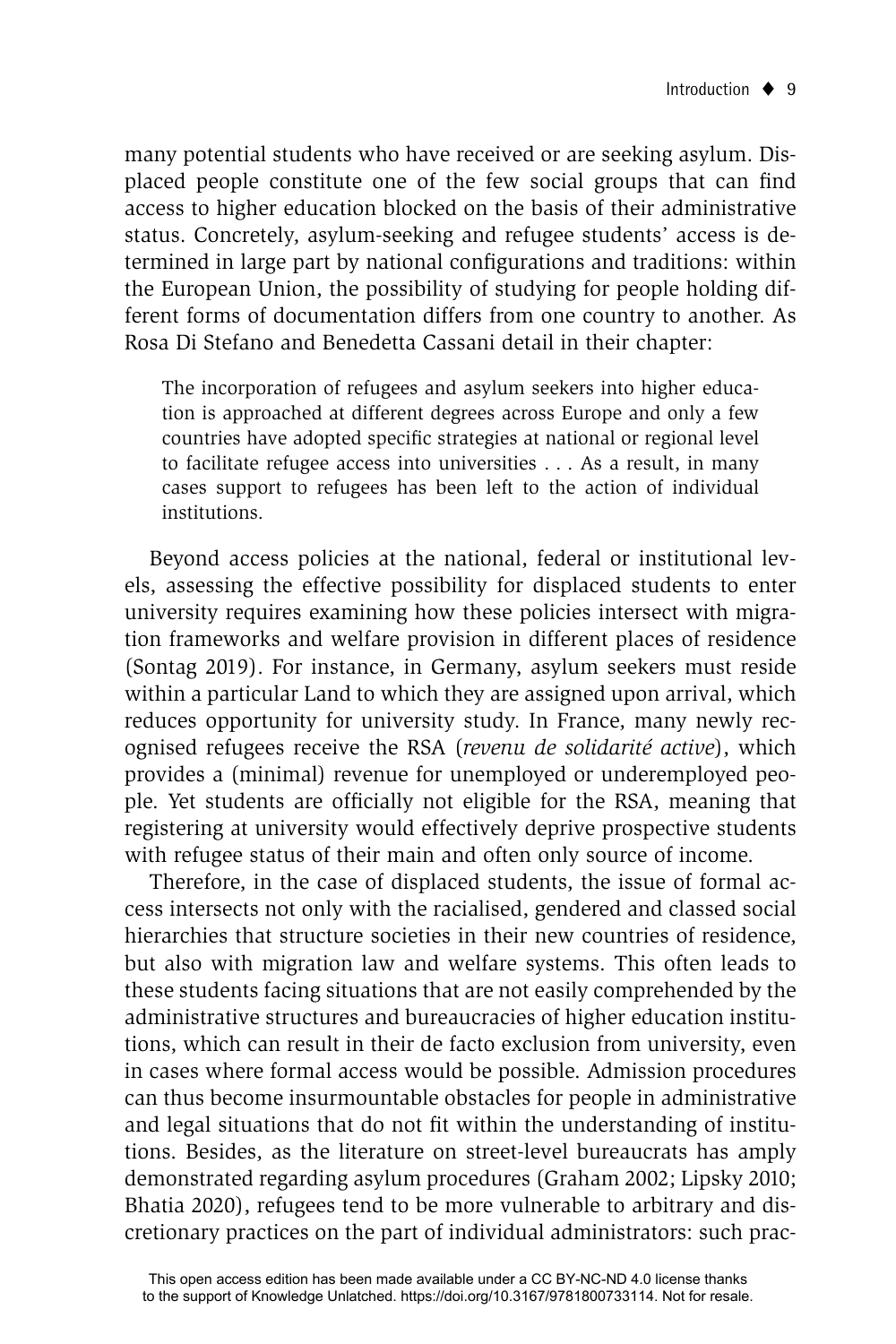tices may work towards performing exclusion or supporting inclusion, depending on the particular person in charge of a university application (Wilson, Babaei, Dolmai and Sawa, this volume; Cantat, this volume). As we have noted, inclusion can depend on the subjective interplay and encounter between representatives of structural power and displaced people. It is largely in response to such situations that many of the initiatives described in this book arose as grassroots efforts within university structures aiming to address the specific difficulties faced by displaced students.

#### **The Purposes of Higher Education**

Opening up the university in a more radical sense therefore requires moving beyond individualising approaches and rethinking the relations between knowledge, higher education and publics. One key way to approach these relations is to call into question and expand the purposes of higher education. For us, to open up the university is to reflect on the democratic possibilities that rethinking the purposes of the university can bring. This means parsing out 'the university' into its components and reconsidering the articulations of the moral to the political and the economic (Thompson 1968; Clarke and Newman 2012). Opening up the university in the sense that we understand it here is a project of radical democracy centred on the understanding that the control of knowledge production and learning in universities is fundamental to the durability and dominance of political and economic architectures (Kmak and Björklund 2021).

In an expansive understanding of opening up the university, inclusion goes beyond formal access to the university: it is also about the possibility for those within the university to be represented through the knowledges that are taught and valued, to participate through classroom practices that cultivate horizontality and embrace differences, and to be included via reflexive approaches that contest the exclusionary dynamics that persist within the university. This requires us to acknowledge the tension between the idea of the university as a space of learning and knowledge-making whose boundaries are not pre-set and the capacity of the state and market to make higher education a constitutive part of hegemonic projects. The pressure to translate dominant hegemonic moral economies (Thompson 1968 into the site of the university operates at multiple levels: it feeds into and from wider processes of social formation, forms institutional structures and shapes classroom experiences.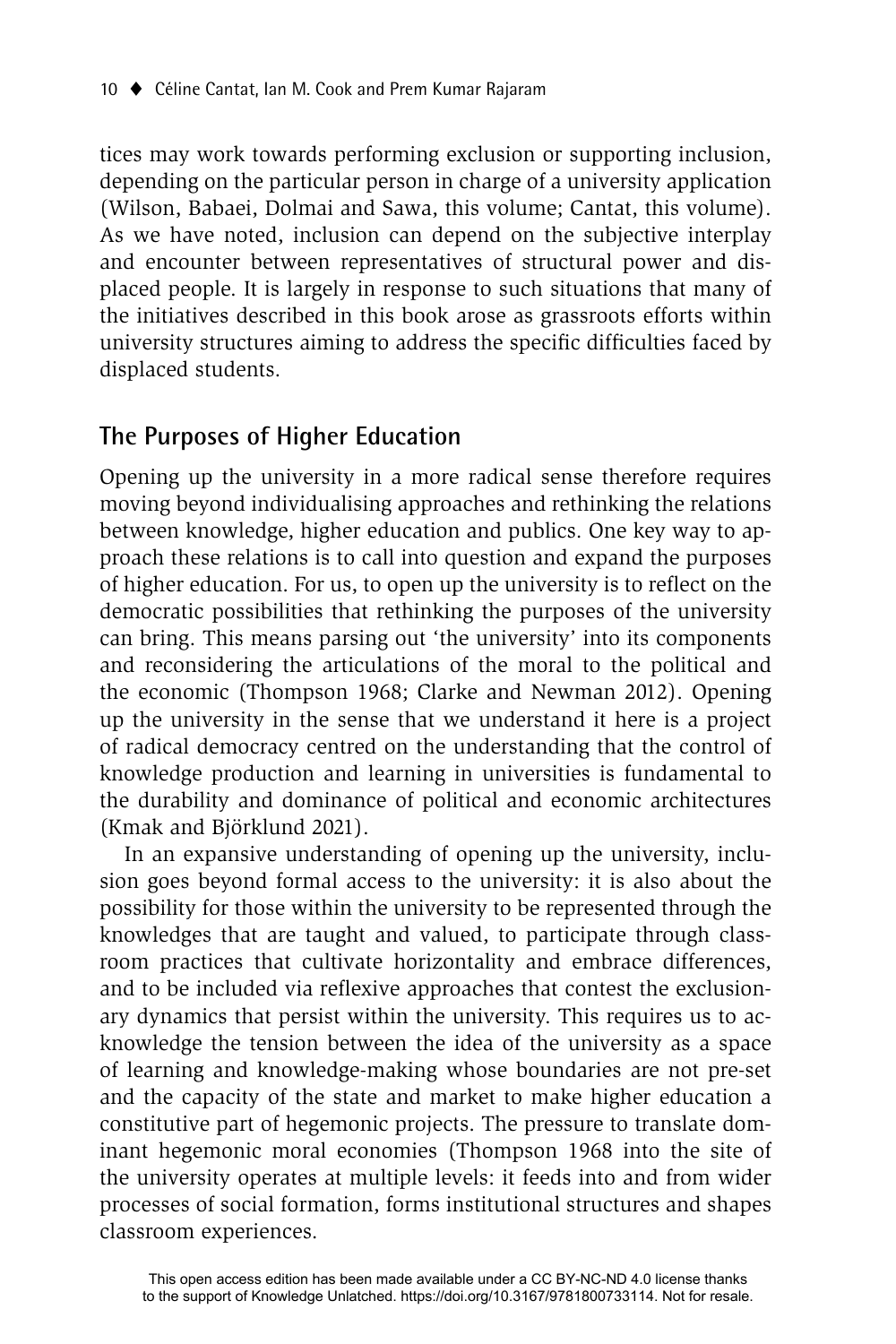At the scale of the wider social formation, closures emanate from the exclusion or marginalisation of the social presence of subaltern groups. These groups have been institutionally misrepresented or made outrightly invisible in the curation of social reality. Consequently, they have been overlooked in the articulation of legitimate knowledge and in the moral economy of social, political and economic institutions and arrangements. Put another way, the experiences of large groups of people have been devalued or disregarded in ways that allow a particular situated knowledge to be presented as universal. This rendition of social reality on the basis of dominant knowledge produces epistemological hierarchies whereby relations of power (and the positions of privilege that ensue) are naturalised. This critique is not new; it has been made by a number of feminist, Marxist and postcolonial scholars. The derogation or delegitimation of other ways of knowing and other experiences is the building block of an instrumentalising and universalising mode of knowing, which is 'European' to postcolonial scholars, bourgeois to Marxist thinking, and patriarchal or phallocentric to feminist theory (Dussel 1993; Tuhiwai Smith 1999; McClintock 1995). Despite these longstanding critiques, it is remarkable how occlusions continue to come to light.

Addressing this requires moving away from the obvious binary – the excluded versus the included – and towards an account of the intersectional and multidimensional nature of power and its repressions. Intersectional feminist theory has pointed to the ways in which marginalisation and repression occur in multiple ways, with class, gender and race intertwining (Crenshaw 1991). Other social features such as religious belief, sexual orientation or perceived physical ability, for instance, also play a role. The capacity of dominant forms of power to parse out the multidimensionality of the oppression on which it relies and concede gains to specific groups on the basis of their race, gender or class is an important means of maintaining control. In the university, the consequence is the validation of curricula within which a number of people do not see their experiences or find a basis for articulating their knowledge, or, if it is referenced, it is often through a tokenistic nod or the incorporation of classes on feminist or postcolonial thinking within a wider syllabus that reinforces the canon. All this produces higher education institutions that regulate access through the demand that people – including postcolonial migrants displaced by imperial violence, and from whom knowledge, artefacts, objects and more have been appropriated – adapt to dominant ways of thinking and knowing and of academic practice.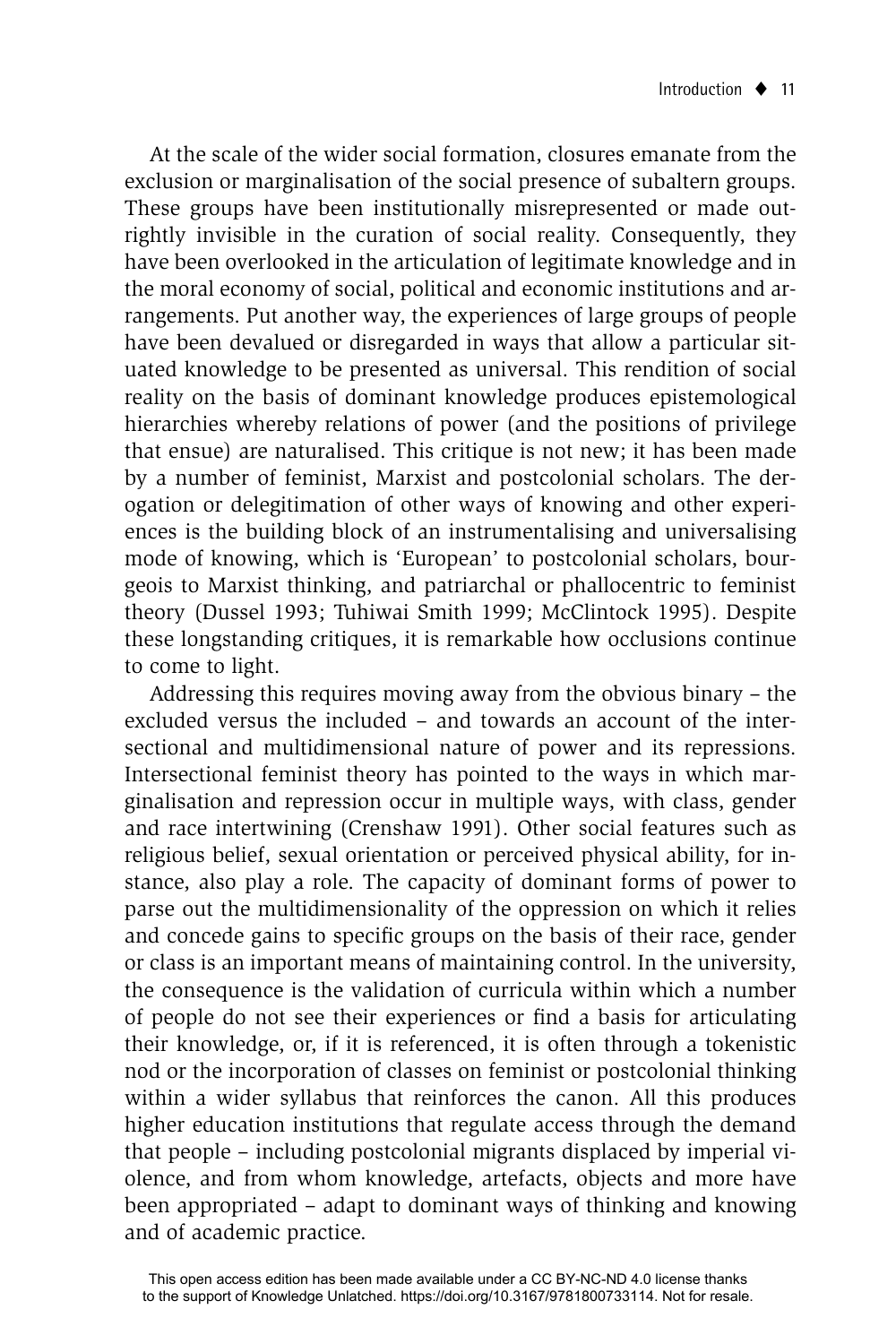Struggles against such large-scale forces may seem daunting or, for some, not best-addressed through thinking at the scale of the institution. When it comes to challenging such closures, such as with the call for 'decolonising the university' (Bhambra, Gebrial and Nișancıoğlu 2018), we want to emphasise that the university is but one site in which this form of repressive power and knowledge plays out, and probably not even the most important. As such, the university is not necessarily a privileged place for anti-imperialist practices, for intersectional interventions into the production of power or the production and dissemination of decolonial knowledges (hooks 1994; Freire 1970). Furthermore, it is important to highlight how the increased individualisation and marketisation of higher education leads to valuing (including in a monetary sense) Western higher education over other forms of knowledge.

Expensive programmes are actively marketed at students from outside Europe with the promise of elite advancement. However, perhaps the most telling consequence is that what underpins and legitimises these knowledge claims – a belief that mastery of this way of thinking will lead to attainable progress and a capacity to know and understand social and natural reality in ever greater depth – is concealed. One result is a goal- or destination-oriented learning and education system that propels the student forward: education is judged by this endpoint rather than the means towards that goal (and the violences and silencing that are a part of the process) (Azoulay 2019). Overall, this contributes to a university system that appears daunting for many groups, including many displaced people. The sense of comfort and certainty in their aims and purposes, and of the inherent superiority of their knowledge claims, has led to Western universities naturalising entry criteria, curricula and pedagogic practices that either obstruct access or make it dependent on the adequate performance, or mimicry, of pre-existing norms and beliefs about knowledge.

To push back against this at the level of the institution or programme is to strive to create a different form of learning environment, one with less certainty about what it will do to students and where it will take them. Ingold (2018), drawing heavily on John Dewey (1916), argues that education should not be instilling knowledge (a 'stilling in') but rather an intellectual discovery (a 'leading out'), similar to Freire's (1970) argument against an education system where students passively 'bank-in' received knowledge. Beginning from the point that we are all different (through experience, education or otherwise), Ingold calls for an education based on communication, where teachers and students alike attempt to find the possibility of an accord by working with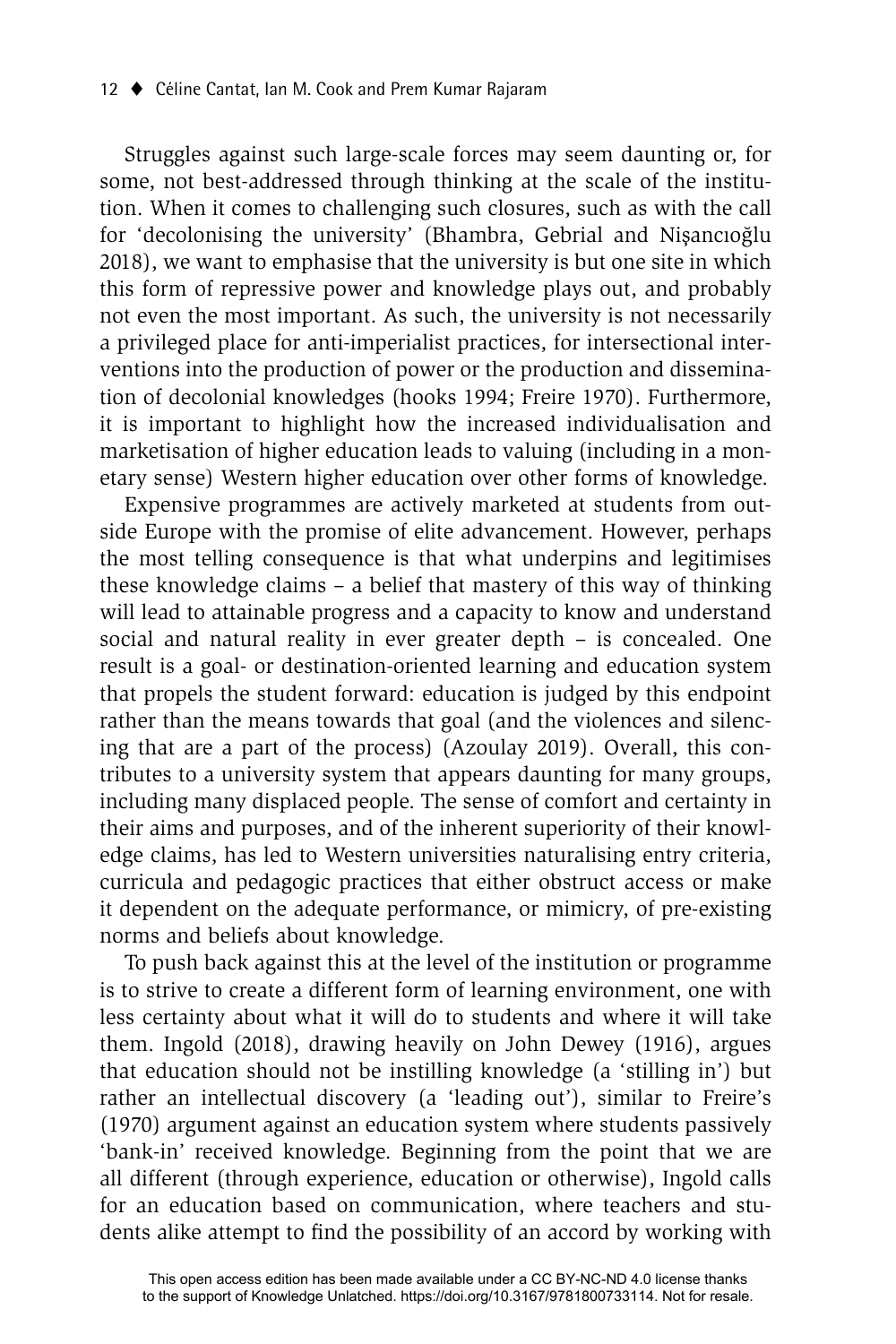and through difference. On an institutional level, this flies against the dominant forms of programme design we see in most European universities in which codified sets of knowledge are to be acquired. This links back to the intersectional and postcolonial critique which points to how dominant knowledge denies the legitimacy of other ways of knowing (Lorde 1984). This confines 'alternative' forms of knowing to 'informal' spaces, ultimately enforcing boundaries around the university, and preventing its engagement with other struggles around the relation of learning, knowledge and publics.

On a classroom level, this necessitates that students and teachers are open to changing their views and understandings as they engage in communication and, consequently, such a learning can be a transformative experience for all. Fundamentally, and thinking explicitly about displaced learners, this means a radical acceptance of difference. However, 'difference' is often appropriated by universities through a rhetoric of 'multiculturalism', occluding the histories of conflict and animosity through which 'difference' and hierarchies of knowledge have arisen and privileging the most visible markers of difference (e.g. race or ethnicity). As such, transforming classrooms into communicative spaces requires an awareness of social hierarchies that bleed into the university and the classroom and that can clamp down on expression, often of those who speak differently and who reference subaltern histories, identities, cultures or ways of knowing (Freire 1970; hooks 1994). Individuals are not isolated actors but are the subjects of global and local histories of conflict and antagonism that have institutionalised material opportunity and discursive authority for some and subjugation for others. Democratic education, education for democracy, would then be centred on an awareness of the historical constitution of inequality and how individuals represent broader populations who occupy different positions in a social formation.

And yet, even as we hold these desires for difference-embracing universities close to our hearts when we design programmes with and for displaced learners, we are reminded of why, for many, education is an instrument to remake one's life in a new and often hostile country. We can discuss radical, critical social theory until we are blue in the face, but it does not help those labelled 'refugees' to find a better job in the short term, to feel self-worth in the vulnerable years following arrival in a new country, or to feel as if their horizons have opened up. This is, in part, a question of time – of slow-moving academics and academic structures, and the urgent immediacy of students' desire to learn, and sometimes to use that learning instrumentally. This does not entail a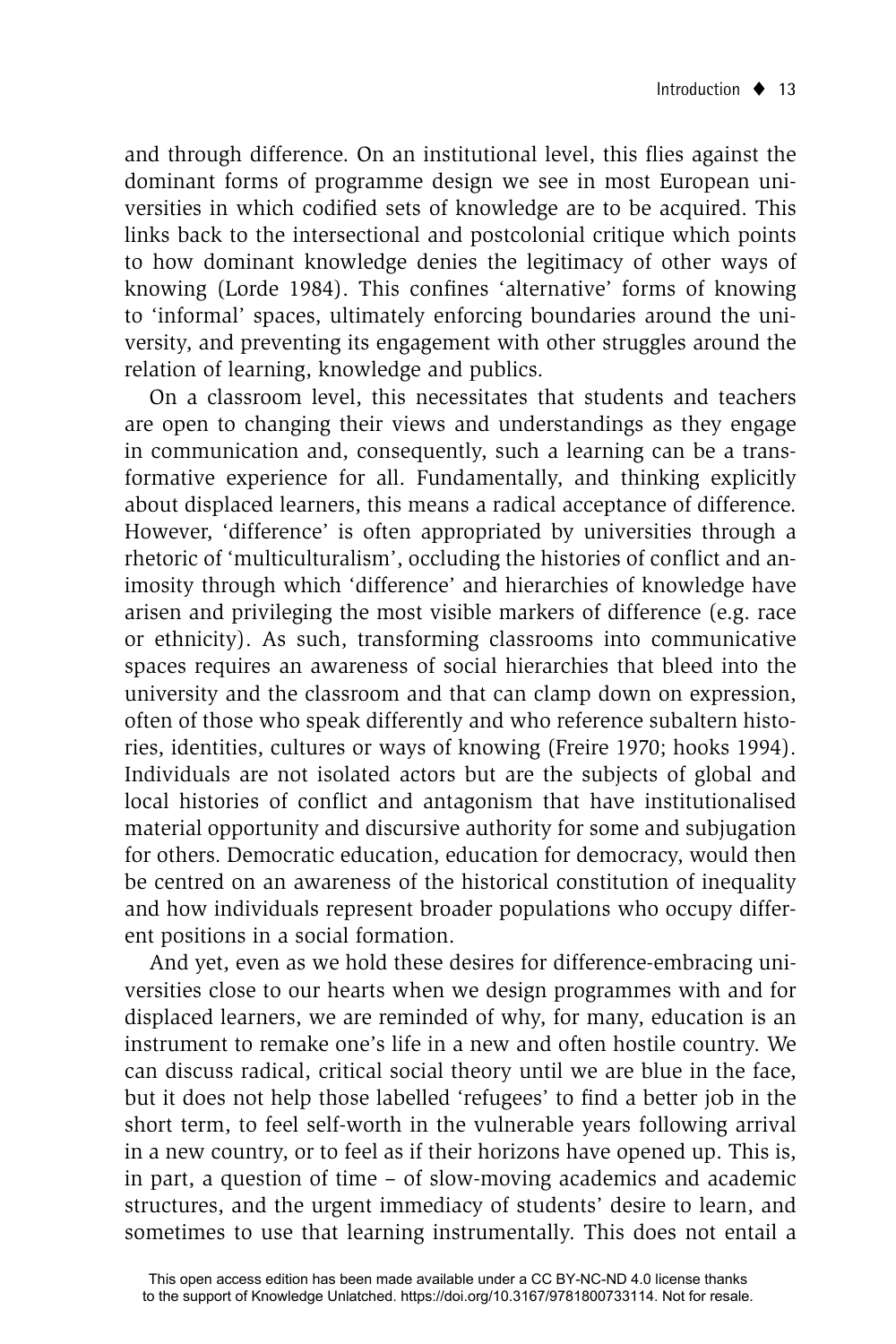rejection of a desire for transformation, but rather means that wider projects of fostering inclusion and difference must run concurrently with the expressed needs of those students enrolled, or with the potential to enrol, in education programmes. To some extent, we must live with the tensions and contradictions this produces.

### **Making Openings Transformative**

Our quest to foster transformative openings in the university is based on an understanding of how universities and higher education are part of broader social dynamics. We thus strive to move away from the bourgeois, patriarchal and imperial-tinged self-representation of the university as an isolated and expansive centre of knowledge production. Rather, we acknowledge the social imbrication of the university and assert that its transformation must be allied to the struggle against other practices of power, inequality and injustice in society. People in universities have often been reticent in forming transformative alliances beyond the institution, but we assert that it is folly to pursue transformative change solely from 'inside' the university; indeed, there is no 'inside' within the university in splendid isolation from an 'outside'. Borders between inside and outside are akin to a Moebius strip: processes, relations and connections interweave and cross-connect between 'inside' and 'outside' in ways that make dichotomies analytically, socially and politically problematic (Bigo and Walker 2007).

We welcome practical proposals that universities along with regional, national and supra-national higher education areas could implement to better allow students who have experienced displacement to access universities in an equitable way. These include help with processing paperwork (especially around admissions), better coordination with local social service agencies, flexible solutions to accreditation hurdles (e.g. around transfer of credits from previous study), an understanding of the need for help with living costs (Fourier et al. 2017; Streitwieser and Unangst 2018), proactively reaching out to such groups with information about any non-traditional entry routes, offering specialised advice and guidance for these potential students, and creating taster or bridging courses for displaced learners (Hannah 1999).

However, moving beyond these suggestions, we argue that opening up the university is about questioning the narrowing of the purpose of higher education to the pursuit of individualised and privatised life projects. It is about considering the diversity of publics whose access to the production of learning and knowledge can transform democratic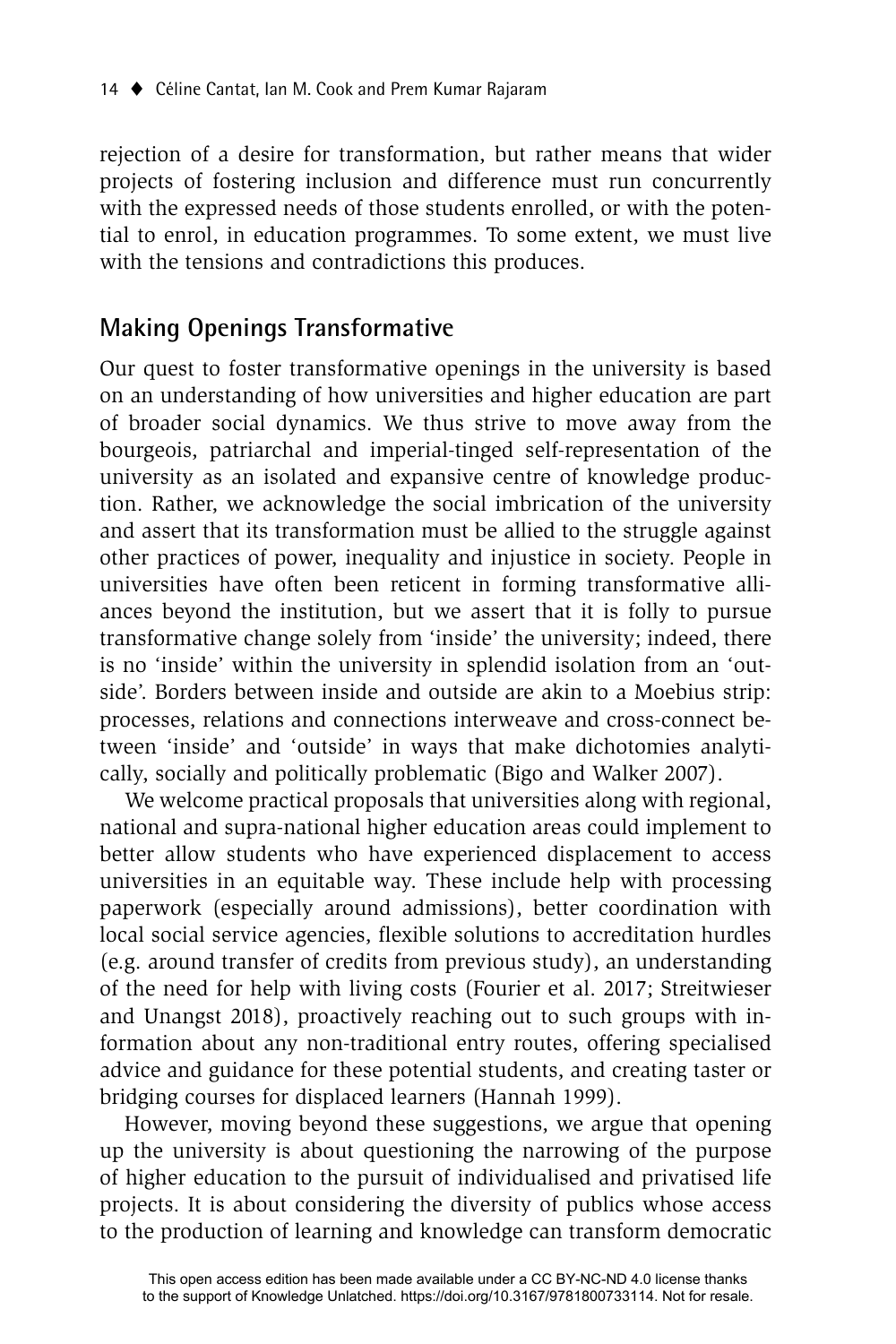relations. What would things look like if the university were to step away from its role as an instrument of governance, a conduit to manufacture consent of 'a public' to hegemonic projects of state and capital? How may we encourage the university in the sense defended by Giroux (2016), as a site crucial in producing a public space of dissension and critique vital for democracy? With this in mind, we offer three proposals, fleshed out below, that could lead to a transformative opening up of the university.

*Proposal one:* reconceptualise initiatives for displaced learners so they are seen not as humanitarian programmes by (or even for!) universities, but rather as educational, intellectual initiatives built on foundations of solidarity and respect. *Create education programmes for learners!*

*Proposal two:* create difference-embracing learning environments within which those who have experienced displacement do not feel the need to integrate, be grateful or perform the 'good refugee', but rather classrooms and institutions from within which learners can challenge, destabilise and disrupt the academic status quo. *Allow for disruptive education!* 

*Proposal three:* recognise that programmes for displaced learners have real material costs that must be secured for longer than a typical project cycle and that most university managers, while multiplying themselves and their salaries, are unwilling or unable to fund transformative academic programmes. *Defund the university management!*

#### *Create Education Programmes for Learners*

We need academic programmes for humans, and not humanitarian programmes for universities. It would be unfair to suggest that some within universities only create 'refugee programmes' to feel good about themselves or to promote an institution. While certainly this might be the case – and indeed we came across such attitudes in our experience of helping run programmes for displaced learners – such extremes are part of a much deeper-rooted sense of helping the needy foreign other, especially in European cultures and pointing to the imperial and colonial nature of benevolent help (Gilbert and Tiffin 2008; Malkki 1996). It is also a way of domesticating difference, bringing 'diversity' into the university in ways that shear it of its broader social and political contexts (hooks 1994). Education programmes for learners in our sense place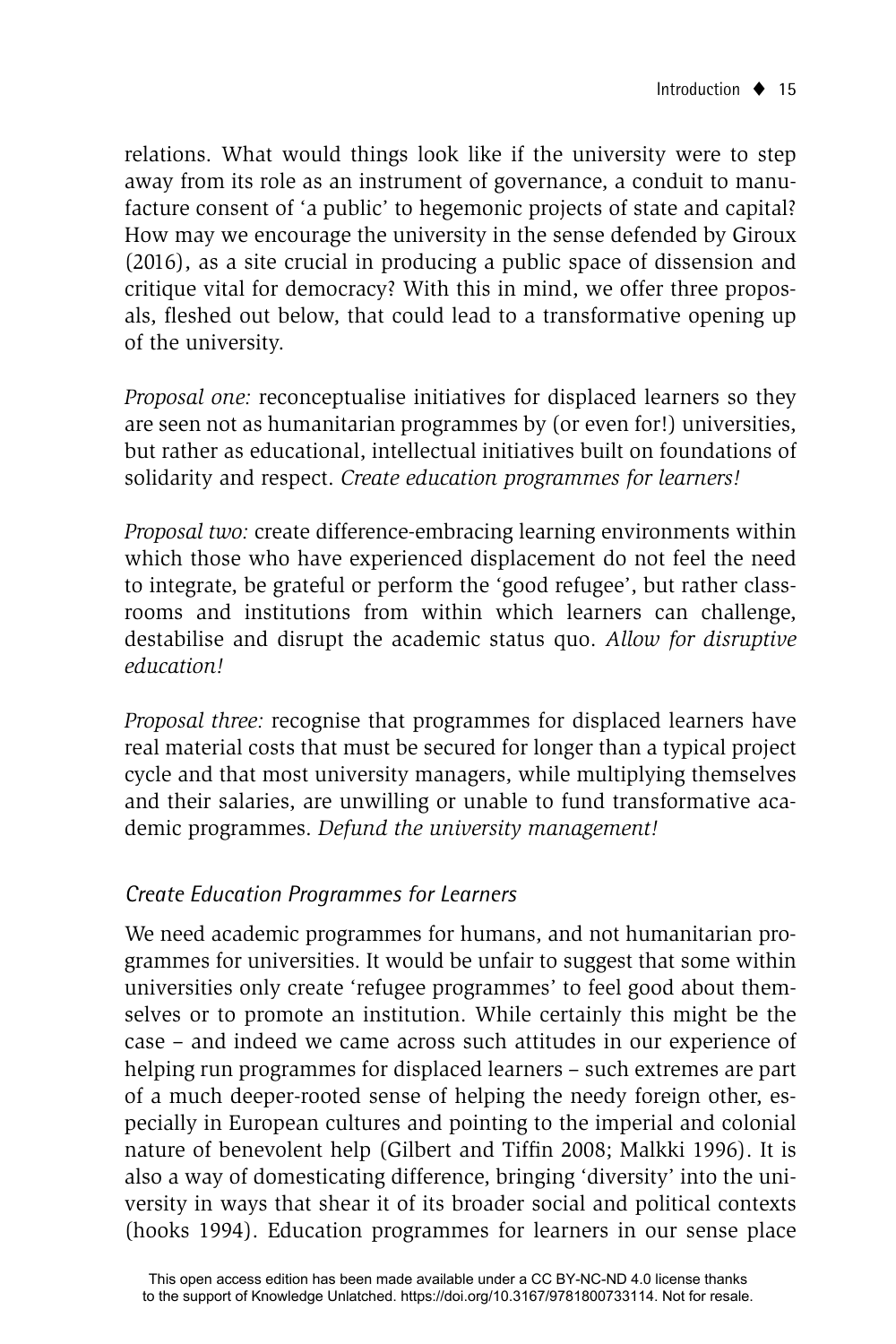emphasis on the social worlds of would-be students, bringing these into the classroom, and placing them in conversation and in opposition to restrictive and destination-driven education systems.

Erin Goheen Glanville's chapter in this volume can provide us with a useful starting point to rethink the stories we ask or do not ask of displaced learners and, related to this, the stories universities like to tell about themselves. The dominant ways of demanding stories of displaced learners, we argue, are ways of containing social contexts and controlling potential disruption. Thinking about how to teach the 'refugee story' as it appears in literature, Glanville rails against an imaginative 'humanitarian ethnography', in which the readers behave as anthropologists uncovering the 'refugee experience' or 'refugee culture' and quickly search for solutions to the problems faced by refugees. She argues:

Many students arrive in a classroom already primed to commit humanitarian ethnography against stories. In addition to overriding the lifeworld of the story, this can be an alienating and diminishing experience for students with correlative experiences. Reading refugee stories as imaginative humanitarian ethnography layers the complexity of global politics, onto a personal sense of responsibility to strangers, onto the emotional impact of reading about violence, onto assumptions about human rights and equality, onto a growing knowledge of migration in unmanageable scope. Discussions then about what should be done can turn to despair and short circuit more nuanced analysis.

Telling one's story does not end with the asylum process; it becomes an ingrained and readable part of the person to be deployed as they negotiate and justify access in society. The well-meaning charity worker, humanitarian volunteer or caring teacher who asks for a story does not, of course, ask for a story in the same way as an officer deciding on the fate of an asylum claim, but the stories are nevertheless often asked for and dutifully performed. As one student who was enrolled in two different OLIve programmes in Budapest put it, 'I know one type of white person and another type of white person and what story I need to give to this one and which one to that one'.

In their introduction to *Mistrusting Refugees* (1995: 1), Daniel and Knudsen write: 'from its inception the experience of a refugee puts trust on trial. The refugee mistrusts and is mistrusted'. The authors argue that trust is a 'habitus', a culturally constituted social world. People are displaced because one social world becomes un-constituted, and the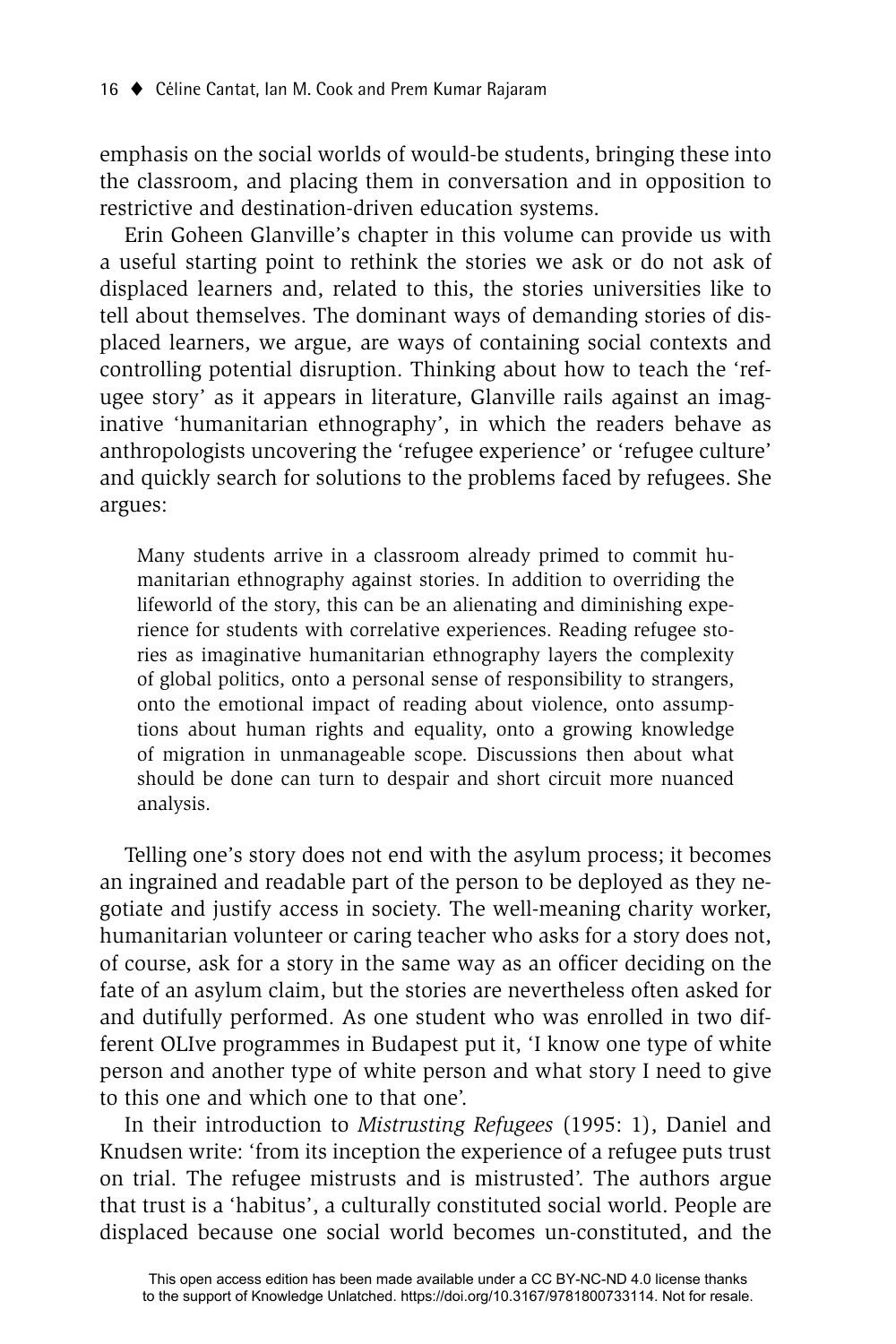process of understanding and entering into another – differently constituted - social world is difficult, not least because displaced people can be reduced to people who tell stories about themselves, to be validated by those in positions of power. This is not to suggest that the experiences of people who have experienced displacement should not be taken into account in university programmes. We suggest, though, that rather than focusing on desperate stories, programmes should be aware of social contexts common to displaced people. Programmes might include trauma-related counselling, or classes on understanding often impenetrable higher education systems. One particular pertinent area is digital literacy because, as Israel Princewill Esenowo argues in this volume, 'while digital exclusion is a broad problem affecting different social groups, displaced learners are confronted with particular forms of digital exclusion, rooted in global and local inequalities in access to and use of digital technology'.

Importantly, these issues – and many others that might arise – relate to the special educational or bureaucratic needs of learners due to particular constellations of marginalities, which may or may not relate to the learners having experienced displacement (they may also relate to gendered, classed or other marginalities); they do not require educators to have the full details of hardships and turmoil experienced either in the students' home countries or on their journeys. Other stories, stories that university management and communications teams often feel the need to tell, are those relating how they 'helped refugees' and, in these instances, programmes or initiatives can shift from being 'for the refugees' to being for the institution. It is, of course, often a game those running programmes for displaced learners have to play: keep the university administration happy enough by allowing them to proudly display their civic credentials, but maintain the integrity of programmes and initiatives as places of education not humanitarianism.

One potential way of overcoming pulls towards paternalistic othering is to build relationships of solidarity (Cantat, this volume). For a start, this involves recognising that many people – to greater or lesser degrees depending on a multitude of circumstances – may find themselves or their families in variously vulnerable, marginalised or excluded positions vis-à-vis education. We must also accept that solidarity may create uncomfortable and unforeseen circumstances that need to be worked through, and thus may take more time and effort than top-down 'gifts' of education to 'the needy'. However, as Leyla Safta-Zecheria reminds us in her chapter in this volume, finding the opportunity for solidarity is increasingly complex as academic freedom comes under attack from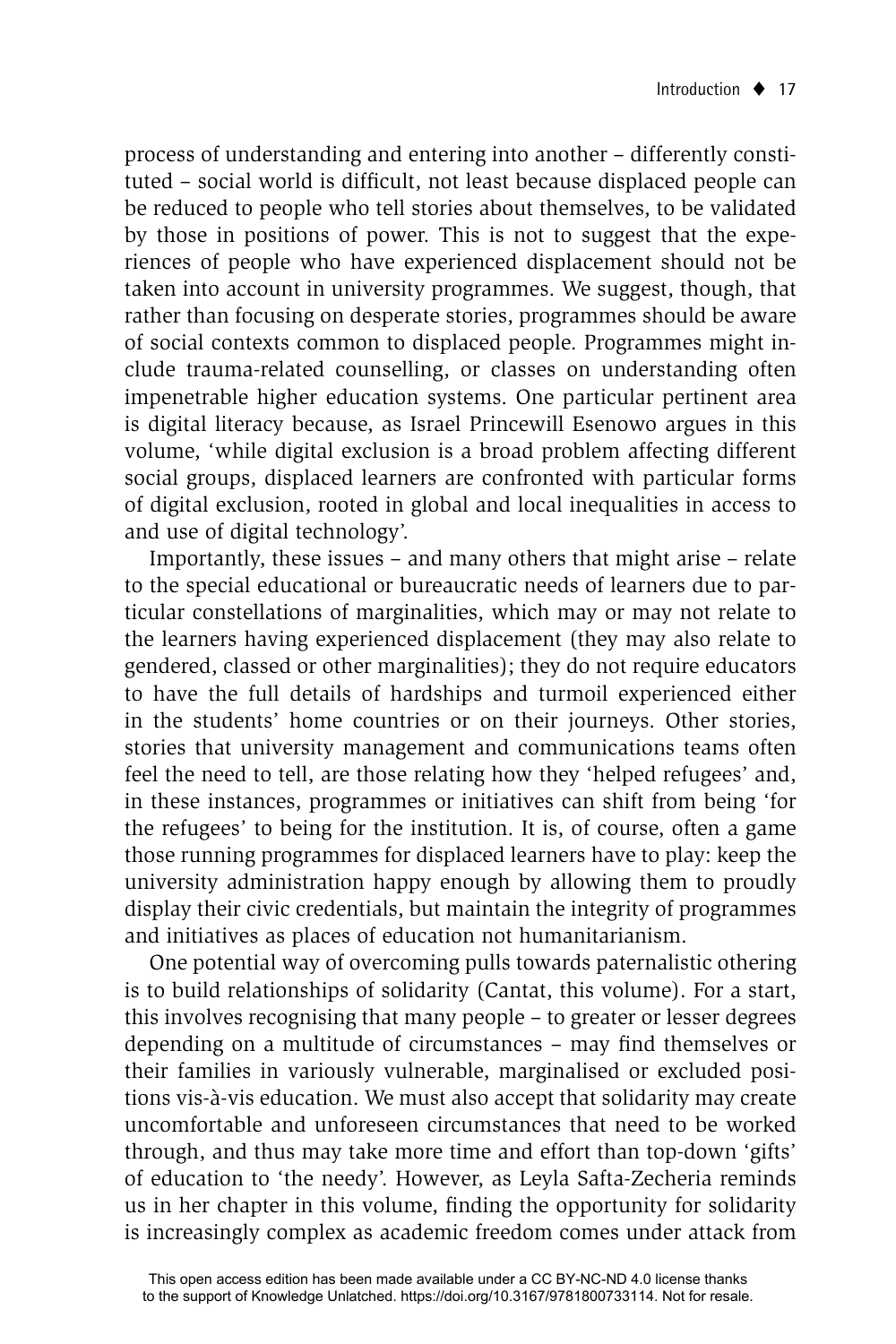regimes who see higher education as a threat to their authority (as we witness in Hungary, Turkey, India and elsewhere). This increases the vulnerability of academics, and while this potentially increases the scope for politicisation and thus solidarity, it also curtails their ability to act both inside and outside the classroom.

#### *Allow for Disruptive Education*

We need to shake the image of the 'good refugee' with her meek, mild and grateful presence from the minds of those running, approving or planning to set up 'refugee education' programmes or initiatives. This paternalistic view of displaced learners not only removes the dignity of actual or potential students, but it also intellectually limits the growth of learners as it can pre-define what they should learn and what they should do with that knowledge.

Moreover, as Kolar Aparna, Olivier Kramsch and Oumar Kande note in their chapter in this volume, it is as the *subject* of research, holders of authentic experience to be mined by the non-migrant researcher, that displaced people are visible in universities, not as students or scholars (see also Wilson, Babaei, Dolmai and Sawa, this volume). As they argue, 'this desire to see the Other at arm's length while operating within institutions that deny relations of knowledge production on an equal footing produces a partial inclusion (i.e. we want to see you and hear you as different and therefore cannot accept you as Us (those who study you))'.

There are, however, ways in which universities can create learning environments open to difference. This is vital if we are to consider not only whose right to be in the classroom, university or country is recognised, but also whose critique is valued, and, building on this, who can turn specific and local critiques into more general critiques of their education environment and society. For example, as Klára Trencsényi and Jeremy Braverman (this volume) argue from their experience running a participatory filmmaking course in Hungary, not only can such courses offer the chance to learn a creative skill, but also 'lay the foundation for a documentary film that would challenge the majority Hungarian (and European) society's view on refugees . . . [becoming potentially] conscious producers of their own image in the mainstream media'.

Dangerous learners armed with critical thinking skills are constrained by the injunction to express themselves in specific ways. As Victoria Wilson, Homeira Babaei, Merna Dolmai and Suhail Sawa argue in this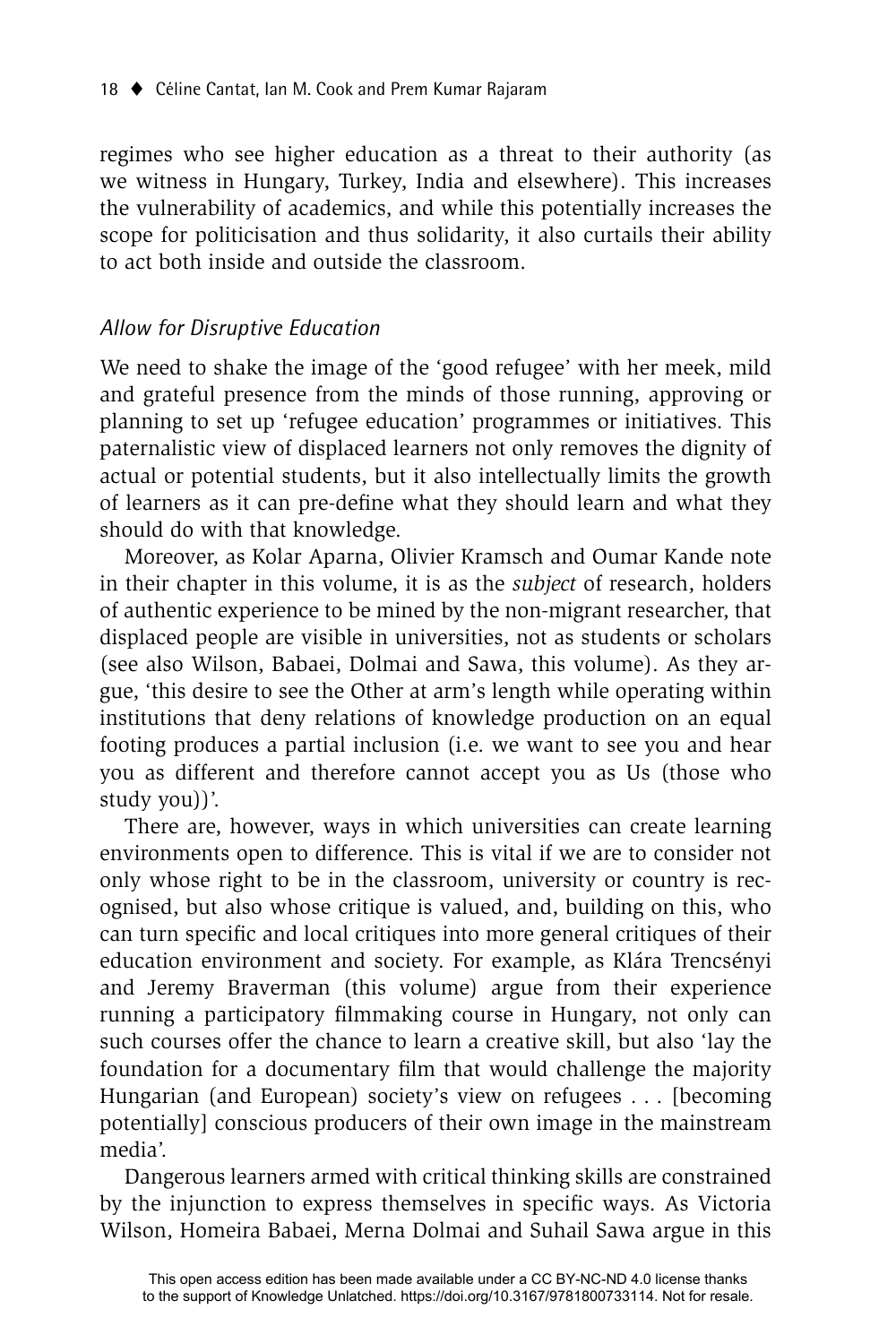volume, language plays a role 'as a means to exercise agency, participate in society, and to build meaningful careers that meet their aspirations and abilities' and yet many state-run and private programmes fail to teach anything more than basic communication, with students' voices left unheard (see also Baker and Dantas 2018). One way in which universities could reduce the importance of this barrier and help realise the potential of their learners would be to develop flexible approaches to learning with and through the diversity of students' skills, experience, knowledge and potential. Rachel Burke (this volume), in making the case for recognising and responding to linguistic strengths of students who have experienced displacement, suggests that such a 'reimagining of linguistic practices' within higher education provides an opportunity to 'transform "mainstream" instructional practices in higher education ... [because] genuinely engaging with the specific yet wide-ranging language/literacy resources of students with refugee and asylum seeker experiences provides an opportunity to better acknowledge and value all diverse linguistic repertoires. . .'.

What would it mean to open up the university and classroom in a way in which the end point is unclear and in which the teacher and students together explore and learn and grow as they move in and through topics, methods, research and ideas? Rubina Jasani, Jack López, Yamusu Nyang, Angie D., Dudu Mango, Rudo Mwoyoweshumba and Shamim Afhsan detail in their chapter a project they realised built on both 'self-advocacy activism' and 'pedagogy of peer ethnographic practice'. By allowing the agenda to be driven by the participants/students and not the academics (and thus the dominant narratives within their discipline), the two anthropologists in the project found the process to be 'chaotic' in a way that was not unlike the students' lives, but pushed themselves to let go of academic perfectionism and unpack the surprises that came their way. They argue that, 'through embracing the immediacy of the present in the classroom we see how teaching and learning are both constantly taking place and under revision. This immediacy and exchange of world knowledge in the few hours a month we had to work together forces an intense practice of critical thinking unconstrained by academic norms'. Such a move also destabilises hierarchies of expertise. It requires validation of knowledge and expertise gained outside the university.

In a similar vein, Mwenza Blell, Josie McLellan, Richard Pettigrew and Tom Sperlinger explore in their chapter the designing of curricula with (rather than for) 'refugee students'. This means recognising the knowledge of such students, including those knowledges developed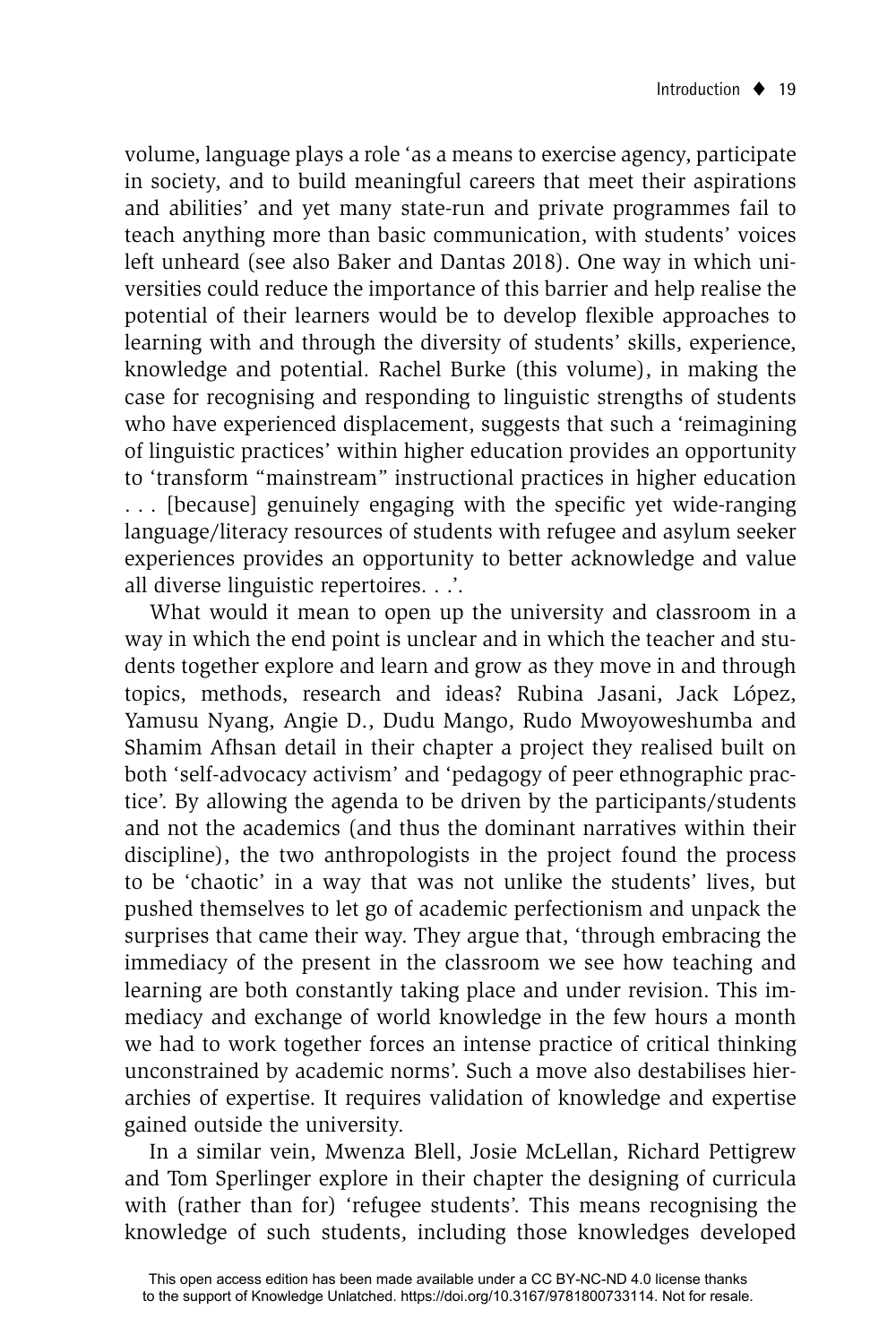through their experiences of mobility and survival, rather than starting from the position of recognising what the students are 'lacking' and thus must be taught. While such student-centred freedom might be possible in courses and programmes that take place outside the formal constraints of the university  $-$  as it allows pedagogical, financial and structural freedom - it becomes much more difficult to institute on a wider level. Indeed, they ask, 'How can institutions create capacity to respond to the intersections of race, gender and class, which are often experienced at their most acute by students themselves (or those unable to become students)? How can they enable, rather than constraining, their teaching staff who have the "will" to undertake such work?'. This is a core concern of this volume: how might universities become open to the complex social worlds outside?

Luisa Bunescu argues in this volume that teachers should be given both the opportunities and incentives to learn about how they understand the classroom, the learning environment and their role within it. More specifically, in relation to students with refugee or asylum seeker backgrounds, she suggests this means a rethinking of 'inclusion' and 'citizenship' beyond their formal senses, so that teachers understand how inclusion and citizenship are enacted, enclosed and reflected upon in an educational setting.

However, universities do not, for the most part, allow for expensive, non-prestige-granting, labour-intensive programmes to function in ways that live up to their promise. As Ian M. Cook argues in this volume, universities and individual scholars are trapped within performative and quantifiable displays of prestige, with programmes for displaced learners struggling to assert value. Bluntly put, within the logic of countable prestige, why should institutions or scholars 'waste' their time on programmes for learners who have experienced displacement when that work does not translate into something usable for tenure promotions, job applications or university rankings?

#### *Defund the Management*

In some Western/Global North institutions, especially in the anglophone sphere, university management has become an increasingly elite collection of individuals, paid such high amounts that their salaries are often the focus of student protest or newspaper headlines. While this is not necessarily the case (yet) in many European public higher education systems, the tendency is nonetheless becoming evident in different national contexts, for example with the expansion of private provision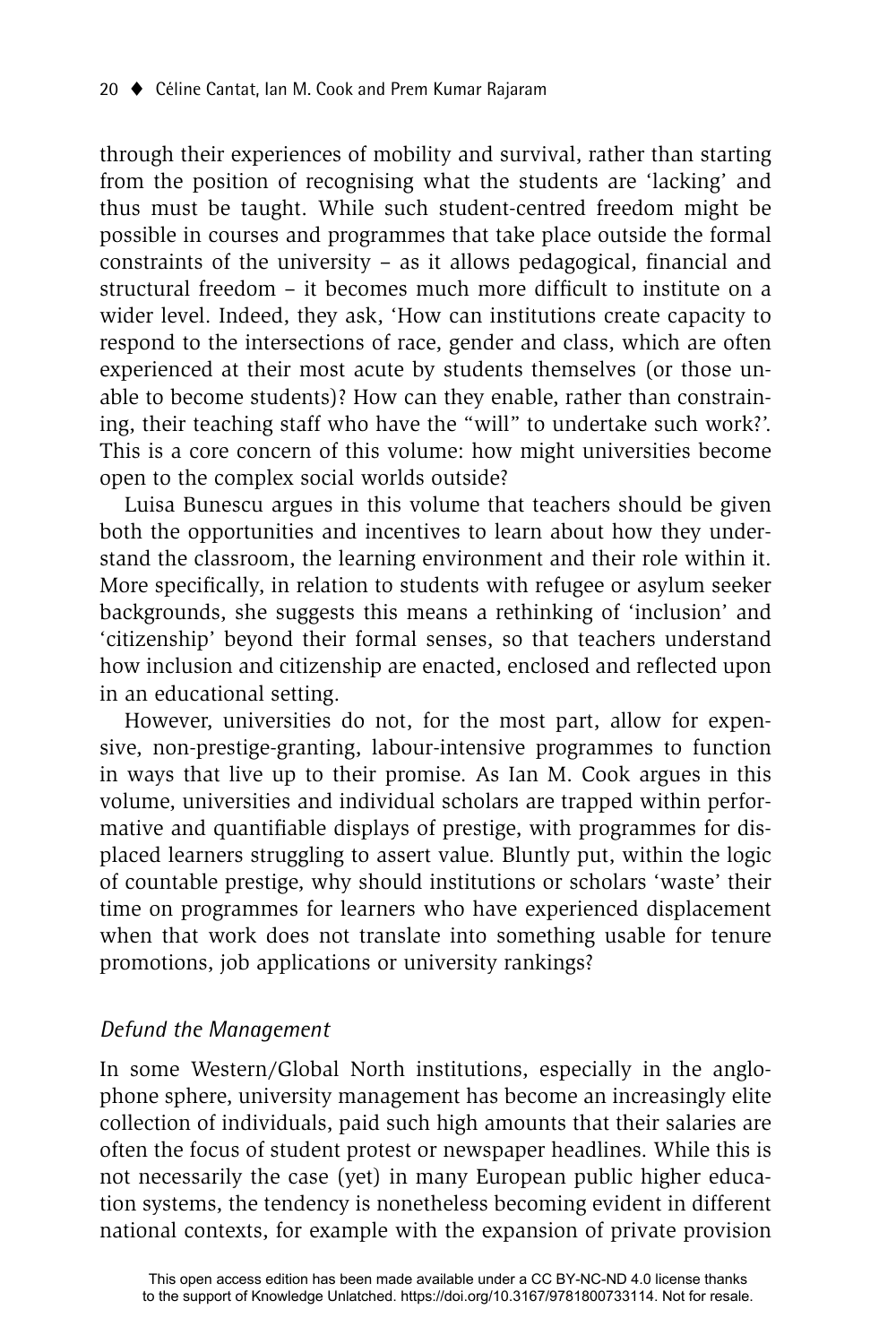and the spread of neoliberal management practices. The growth of an administrative and essentially non-productive class occupying elite and highly paid positions is not unique to the university and speaks to wider trends in the global economy oriented towards the service sector and the consequent cultivation and the (over) valuation of skills and rationalities to do with management and administration (Graeber 2018a). Depressingly, as Ginsberg (2011) notes, these newly emerging managers have little experience as faculty, and see the expansion of their administrative power and control as key to wresting control of the university away from scholars. As Shore and Wright (2017: 8) argue, 'today, rather than being treated as core members of a professional community, academics are constantly being told by managers and senior administrators what "the university" expects of them, as if they were somehow peripheral or subordinate to "the university"'. The impact of this is felt differently depending on positionality within the university. OLIve at CEU, where the three of us have worked, relies principally on the work of short-term and precariously contracted staff to direct education programmes and supervise students, while only those seen as 'valuable assets' by the university management (i.e. those with a permanent or tenure track contract) were regularly invited to strategic university-level discussions about the programme or the university. Making faculty 'assets' is also problematic in another sense: teachers (and students) become 'assets' (valued capital) only if the university operates in a market-oriented fashion, assessing and instrumentalising the value of its held capital (see Cook, this volume).

University administration seems to take on an end in itself: a powerful class has instituted itself across universities and bears resemblance to an elite takeover of a complex socially embedded institution for its own enrichment. Certainly, with the amount spent on administration in universities, often disproportionate to anything else in the budget, the impression is of a university existing not to further learning and education (much less transform these) but to legitimise bullshit jobs (Graeber 2018b). Budget decisions are made by this administrative class by and large, and the consequence is that there is a tendency for funds to be spent on narrow initiatives (or on large salaries) meaningful to a class of administrators (who often come from the corporate world). Those that are not read as inherently important, such as specialised programmes for displaced learners, as well as precarious staff members within the institution, struggle and fight on a regular basis not just for funding but also for visibility. More generally, system-wide development and initiatives are often disavowed in favour of top-heavy growth.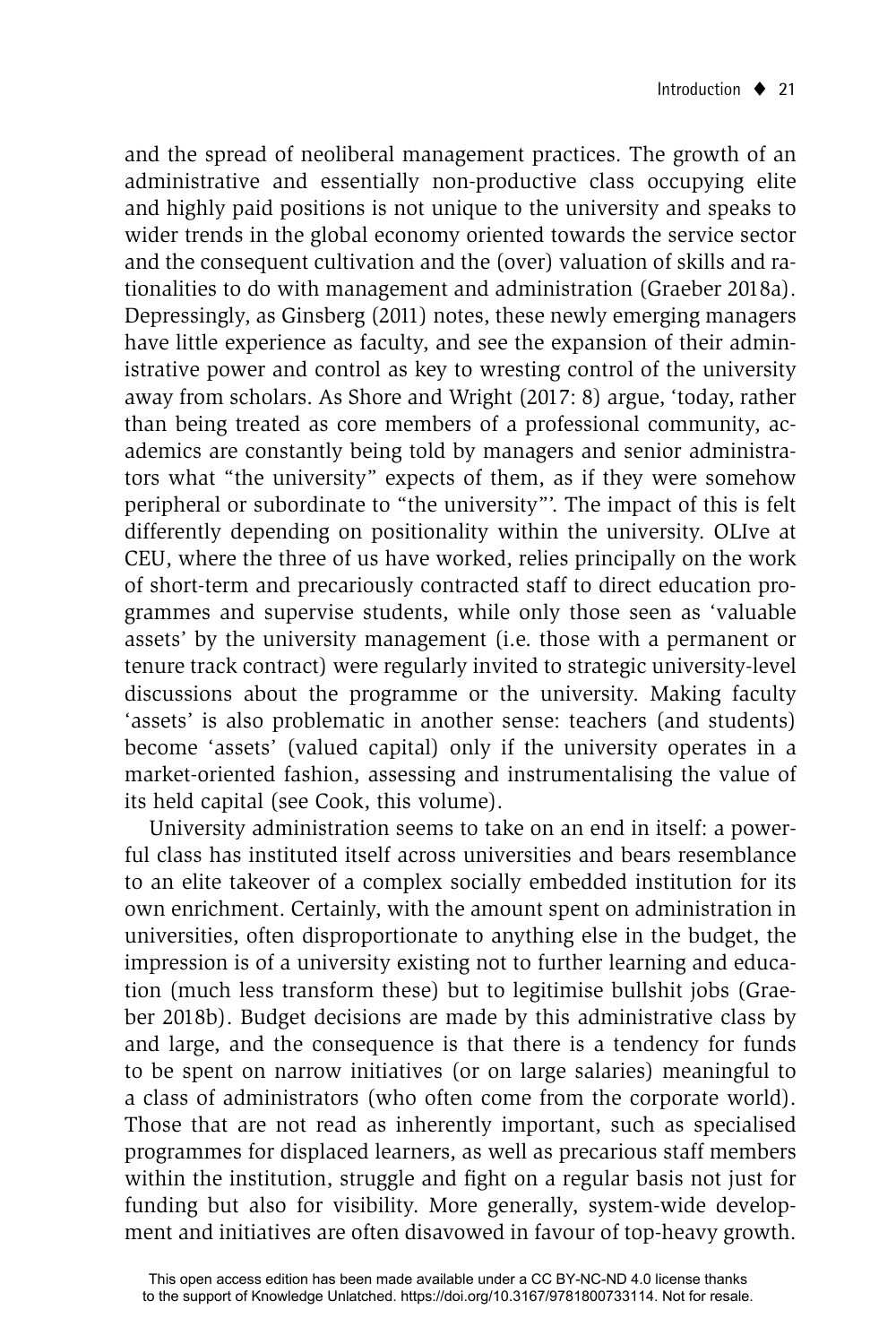At a bare minimum, university leaders should be able to uphold academic freedom in its most simply understood liberal formation – freedom from state interference or outside political pressure. However, as Aura Lounasmaa, Erica Masserano, Michelle Harewood and Jessica Oddy argue in this volume, in the UK context, university leadership has consistently failed to shield students from the hostile anti-migrant political environment. In the UK, university staff must report on international students, as the state wants to ensure students really are studying at the university and not 'abusing' their visa. The authors note that 'the same university may be policing the immigration status of its students and staff and providing support for those caught in the immigration system. . .'. In Hungary, anti-migration legislation in 2018 resulted in CEU leadership choosing to close its refugee education programme and a refugee-related research project, as they were scared that a new tax on organisations being seen to help migrants would be applied (meanwhile nearly all civil society organisations who would also fall under the law continued their operations and are yet to pay any tax at all).

Running a university is political work. As Ester Gallo, Barbara Poggio and Paola Bodio argue (this volume), the politics of a particular university's locality is of central importance when it comes to setting up and running programmes for displaced learners because 'universities do not operate in a vacuum but have been integral to the history, socioeconomic development and cultural outlook of local urban environments . . . [thus] the opening of universities to displaced students constitutes a process that goes beyond the physical and intangible borders of academic institutions to reflect their broader embeddedness'.

If, as is often the case, university leaderships fail to protect students and staff from even these very clear breaches of academic freedom, how might they respond to more insidious and harder-to-counteract enclosures on freedom, such as those from market forces? As Mariya P. Ivancheva argues in this volume, the marketisation of higher education in the UK has confined freedoms related to teaching, research and service. She writes that 'academics become less free in their pursuit of knowledge, tied by requirements of fundraising and publication peerreviews that disadvantage "controversial", "daring" or even interdisciplinary ideas and research. Research and teaching are pitted against each other while done by two reserve armies: researchers "lucky" to have publications under the publish-or-perish ideal; and teaching-only faculty invisible and fearful of losing even their insecure low wages. Research, teaching and service are put to serve businesses and prioritise profit to scholarship'. In marketised systems where everything is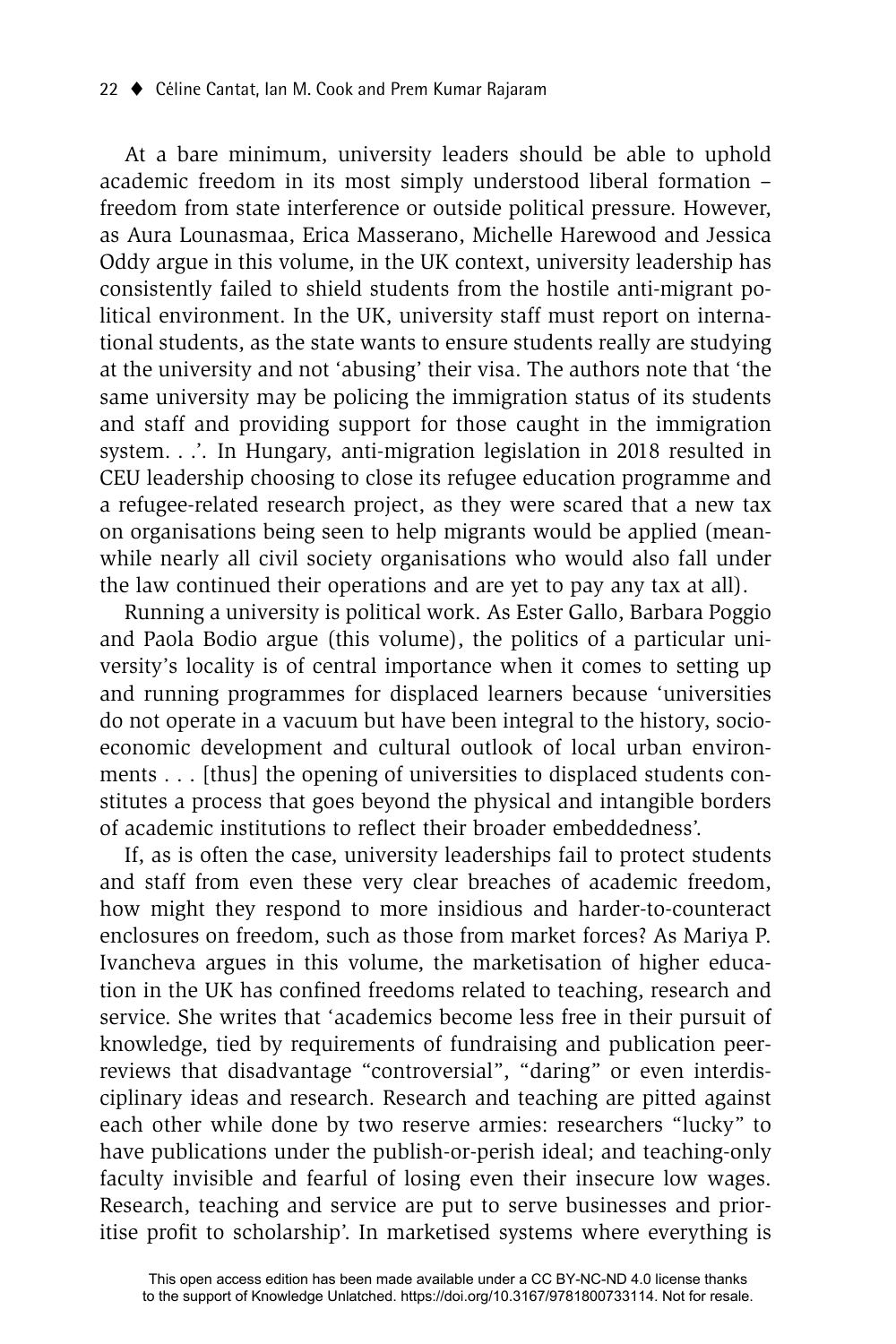collated and measured through ever deepening circles of competition (between individuals and between institutions), running programmes for displaced learners becomes increasingly difficult for staff as their labour in these programmes is not 'worth' enough according to the matrices set up by state bodies and enforced by university leadership. A concrete example of how university management fails refugee education programmes by blocking teacher continuity is given by Mwenza Blell in her co-authored piece in this volume. She reflects on how she was only allowed to teach within an education programme for displaced learners because she faced a period of underemployment. Once her hours increased, her line manager refused to allow her to continue in the programme, even when she volunteered to do it in her own time.

Education programmes for vulnerable communities do cost money, and there is little use in pretending they do not (Danny, Santina and Grossman 2008). As such, we must further fight the costing of access programmes when the cheaper option of online teaching is growing apace across higher education, in part (but only in part) due to the pandemic (Ivancheva 2020). Research has shown how online courses for displaced learners face significant challenges, including low completion rates, questioning online education as a 'solution' for 'refugee students' (Halkic and Arnold 2019). Another facet of increased marketisation of higher education is the cycles of grant writing and funding applications that render many different academic practices precarious, and often access programmes are no different. Against this, we argue management should adopt longer-term perspectives for refugee education programmes that use evidence-based approaches when evaluating and developing initiatives (Streitwieser et al. 2019).

The problem for university leadership when they, on the one hand, treat pioneering access programmes as secondary and thus liable to be costed against other priorities and, on the other hand, are paid extortionate salaries, is that it is possible to work out how many education programmes an institution could run for the cost of one rector or vice-chancellor. Or, if we take the market logic to its stupefying extreme (as, for instance, the UK higher education sector does year on year), then we could imagine how many programmes we could run for displaced learners if we hired a rector only half as good as the one we have.

# **Opening Up This Book**

Opening up the university is not a matter of cutting new doors in an abstract edifice. Rather, it is to understand the historical-cultural contexts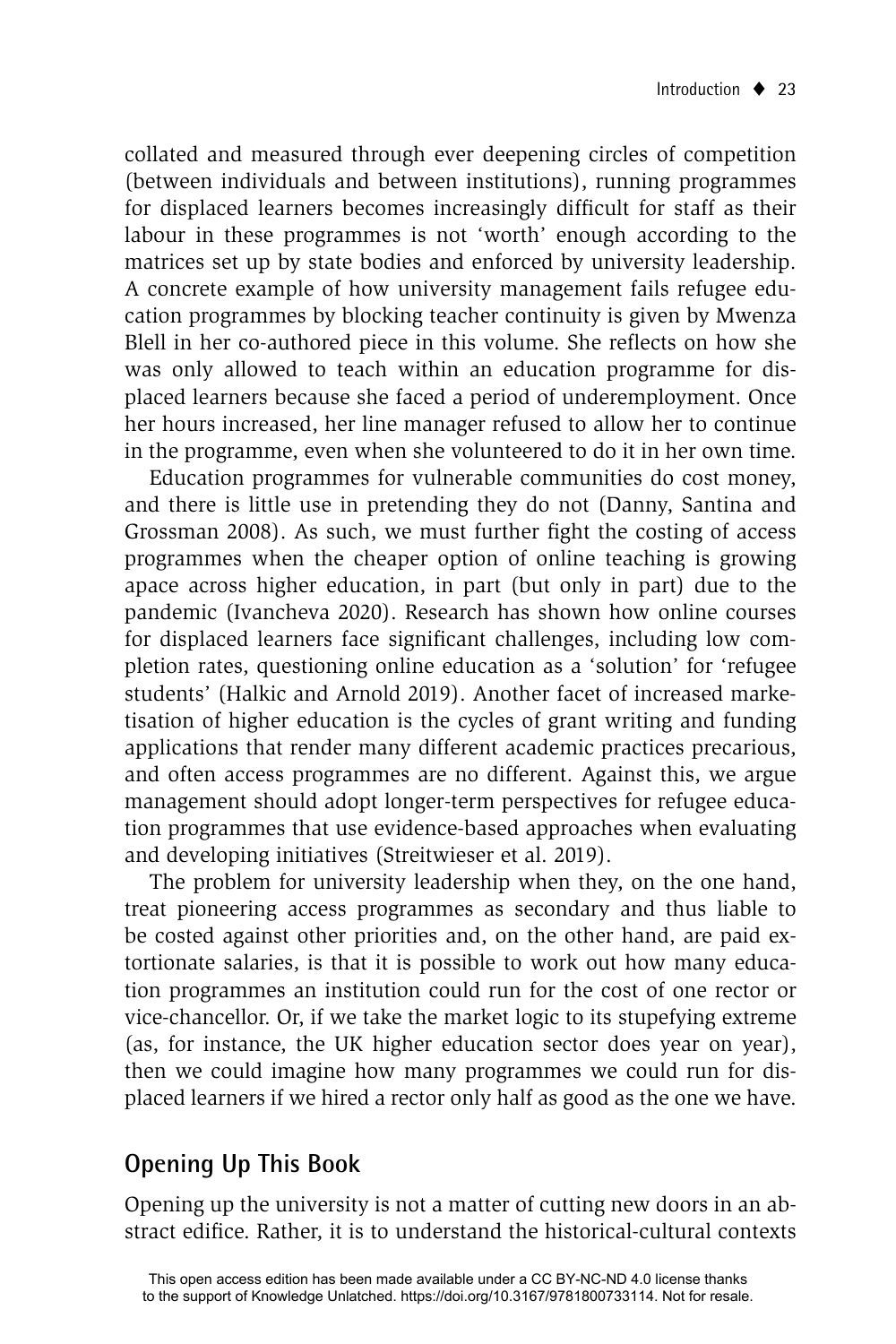that account for the emergence of a specific relationship between learning, knowledge and publics at a specific time and place and to work on reinvigorating such relationships in the face of dominant projects. The 'university' is the point of analysis that arises from this relationship and one that guides this collection of chapters.

Opening up the university is also a process. 'Opening' is distinct from 'openness', which is a static moral category that ignores the attempted closures pushed through actors working within the paradigms of hegemonic projects and the histories and politics of attempted openings, false openings and empty gestures. It is vital to challenge claims of openness by liberal institutions that engage in a series of closures through processes of marketisation, patronising humanitarianism, elitism, exceptionalism, and self-aggrandising claims about their role in society. It is our hope that this volume does this through both concrete case studies and wide reflexive pieces.

Opening up the university is also to focus on the tensions between the university as a space of learning and public engagement and the cultivation of higher education as a project of the state and market seeking to entrench their authority and mythos and reproduce functionaries. By thinking through this constellation from the perspective of students who experienced displacement and too often fall in the gaps of higher education systems, the chapters, taken together, speak both to the specificities of refugees' access to the university and make broader points about the embeddedness of the university in socio-political contexts that shape and regulate entry and content.

This is done, across three parts. Part I, Academic Displacements, sets some of the key contexts within which programmes or initiatives for displaced students take place: policy landscapes, struggles for academic freedom, attempts at solidarity. Part II, Re-learning Teaching, hones in on how working with and for students who have experienced displacement pushes educators and associated bodies to rethink their pedagogical practice in new and often exciting ways. Finally, Part III, Debordering the University, explores the limits of the contemporary university and the linkages made beyond it. Some of the chapters focus more on the wider social formation (1, 2, 4, 10, 17, 18), some more on the institutions of higher education (3, 5, 11, 13, 14, 15, 16) and some more on the classroom (6, 7, 8, 9, 12), but together we think they provide an important starting point for an ongoing struggle to open up the university and foster the access and success of displaced learners.

We refuse any claim to completeness and aim instead to foster conversation and critical debate. In reading these chapters together, we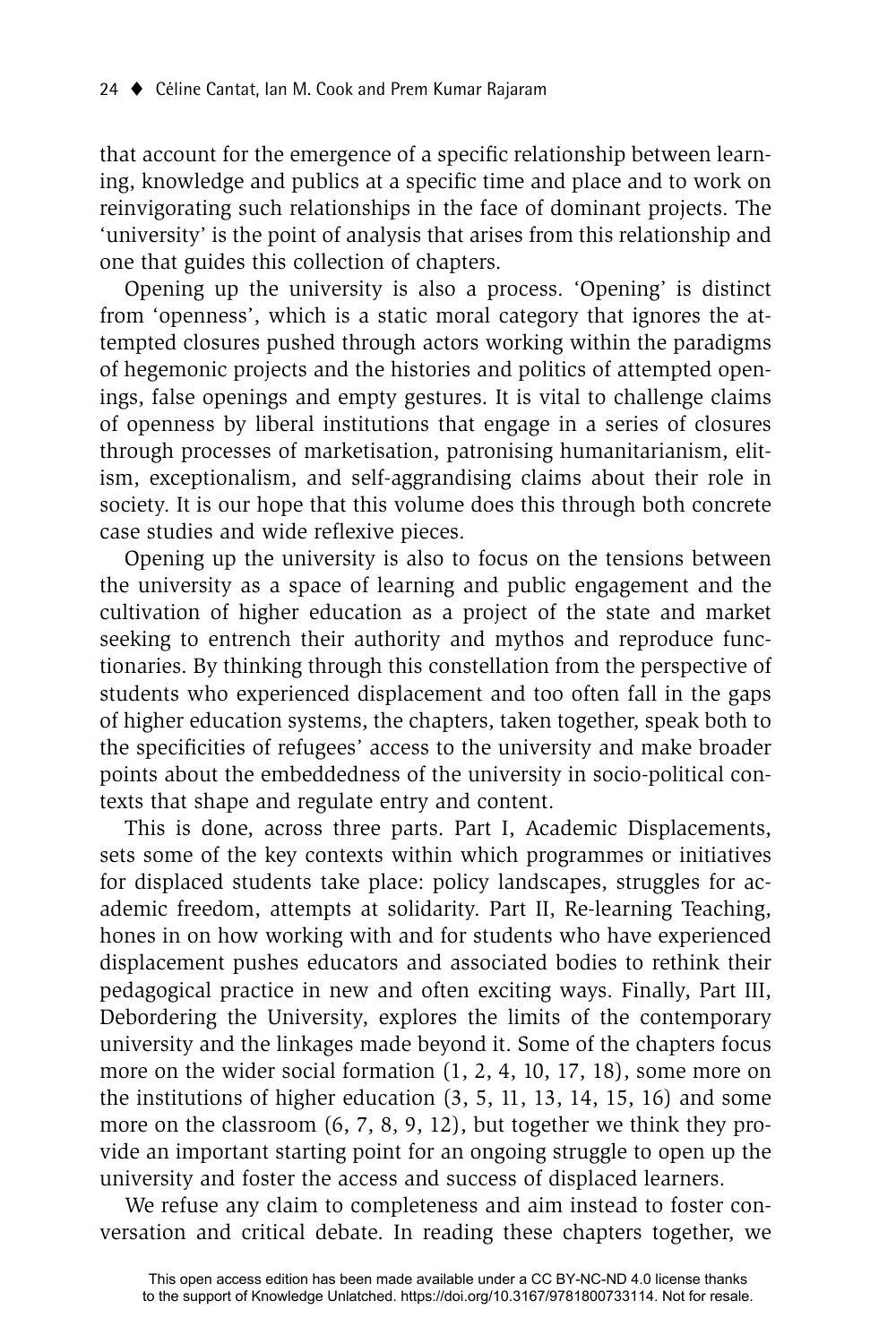hope it will engender thoughts of what it might mean to co-create a university that does not know its future; to build a university that welcomes the dangerous, unmanageable and learner-centric intellectual and educational promise contained within such a non-destination-orientated approach to higher education; and to be part of a university unafraid of what lies beyond its borders.

 $\ddot{\bullet}$ 

**Céline Cantat** holds a PhD in Refugee Studies from the Centre for Research on Migration, Refugees and Belonging at the University of East London and is currently a Research Fellow at Sciences Po Paris. Previously, Céline worked at the CEU in Budapest where she conducted project MIGSOL: Migration Solidarity and Acts of Citizenship along the Balkan Route and worked as teacher and academic director for CEU's OLIve programmes. Her research interests include migration solidarity, globalisation and migration, racism and exclusion in Europe, state formation and dynamics of mass displacement.

**Ian M. Cook** (Central European University, Budapest) is an anthropologist who works on urban change, environmental (in)justice, podcasting and opening up the university.

**Prem Kumar Rajaram** is Professor of Sociology and Social Anthropology at Central European University and head of the OLIve unit at the same university. He works on issues to do with race, capitalism and displacement in historical and contemporary perspective.

#### **Note**

1. In many national contexts, university management are not disproportionately paid. However, we believe this is an increasingly global trend linked to the neoliberalisation of higher education.

#### **References**

- Alatas, S.F. 2003. 'Academic Dependency and the Global Division of Labour in the Social Sciences', *Current Sociology* 51(6): 599–613.
- Azoulay, A.A. 2019. *Potential History: Unlearning Imperialism*. London: Verso.
- Baker, S., and J. Dantas. 2018. 'Universities Need to Do More to Support Refugee Students', *The Conversation*, 29 May. https://theconversation.com/universi ties-need-to-do-more-to-support-refugee-students-97185.
- Ball, S.J. 2012. 'Performativity, Commodification and Commitment: An I-Spy Guide to the Neoliberal University', *British Journal of Educational Studies* 60(1): 17–28.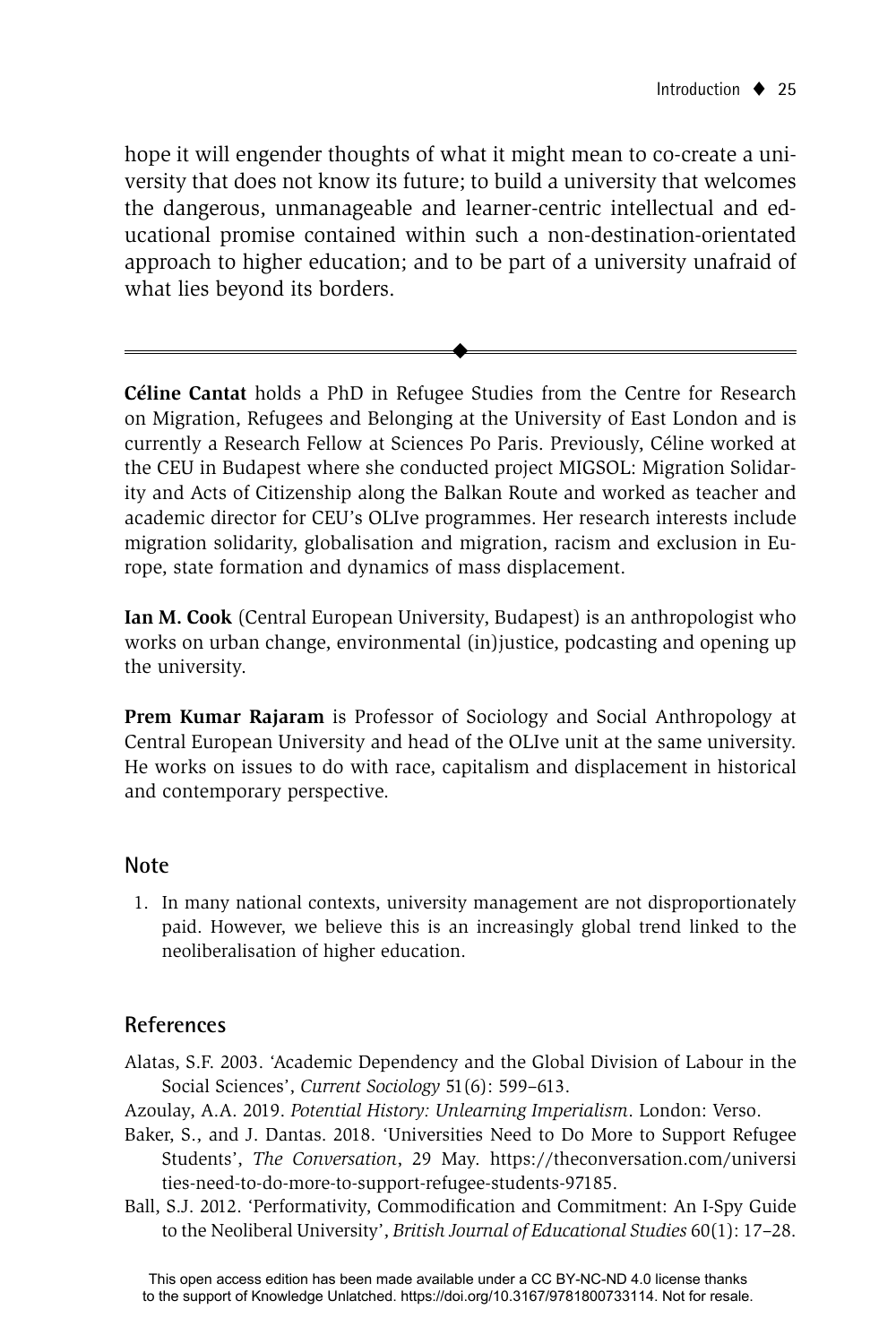- Bhambra, G.K., D. Gebrial and K. Nisancıoğlu. 2018. 'Introduction: Decolonising the University?', in G.K. Bhambra, D. Gebrial and K. Nişancıoğlu (eds), *Decolonising the University*. London: Pluto Press.
- Bhatia, M. 2020. 'The Permission to Be Cruel: Street-Level Bureaucrats and Harms against People Seeking Asylum', *Critical Criminology* 28(1): 277–92.
- Bigo, D., and R.B.J. Walker. 2007. 'Political Sociology and the Problem of the International', *Millennium: Journal of International Studies* 35(3): 725–39.
- Bourdieu, P. 1977. *Outline of a Theory of Practice.* Cambridge: Cambridge University Press.
- Bresser-Pereira, L.C. 2018. *Rentier-Finance Capitalism*. Sao Paolo School of Economics, Working Paper 477. https://bibliotecadigital.fgv.br/dspace/bitstream/ handle/10438/23922/TD%20477-Luiz%20Carlos%20Bresser%20Pereira.pdf ?sequence =  $1$  & is Allowed = y.
- Christophers, B. 2019. 'The Problem of Rent', *Critical Historical Studies* 6(2): 303– 23.
- Christophers, B. 2020. 'The PPE Debacle Shows What Britain Is Built On: Rentier Capitalism', *The Guardian*, 12 August.
- Clancy, P., and G. Goastellec. 2007. 'Exploring Access and Equity in Higher Education: Policy and Performance in a Comparative Perspective', *Higher Education Quarterly* 61(2): 136–54.
- Clarke, J., and J. Newman. 2012. 'The Alchemy of Austerity', *Critical Social Policy* 32(3): 299–319.
- Crea, T.M. 2016. 'Refugee Higher Education: Contextual Challenges and Implications for Program Design, Delivery, and Accompaniment', *International Journal of Educational Development* 46: 12–22.
- Crea, T.M., and M. McFarland. 2015. 'Higher Education for Refugees: Lessons from a 4-Year Pilot Project', *International Review of Education* 61 235–45.
- Crenshaw, K. 1991. 'Mapping the Margins: Intersectionality, Identity Politics, and Violence against Women of Color', *Stanford Law Review* 43(6): 1241–99.
- Daniel, E.V., and J. Chr. Knudsen. 1995. 'Introduction', in E.V. Daniel and J. Chr. Knudsen (eds), *Mistrusting Refugees*. Berkeley: University of California Press.
- Danny, B.-M., B. Santina and M. Grossman. 2008. 'Refugee Access and Participation in Tertiary Education and Training'. Institute for Community, Ethnicity and Policy Alternatives (ICEPA), Victoria University.
- Dewey, J. 1916. *Democracy and Education: An Introduction to the Philosophy of Education*. New York: Macmillan.
- Dussel, E. 1993. 'Eurocentrism and Modernity (Introduction to the Frankfurt Lectures)', *Boundary 2* 20(3): 65–76.
- Fourier, K., J. Kracht, K. Latsch, U. Heublein and C. Schneider. 2017. 'The Integration of Refugees at German Higher Education Institutions: Findings from Higher Education Programmes for Refugees'. Deutscher Akademischer Austauschdienst, DAAD.

Freire, P. 1970. *Pedagogy of the Oppressed*. London: Continuum.

Gilbert, H., and C. Tiffin. 2008. 'Introduction: What's Wrong with Benevolence?', in H. Gilbert and C. Tiffin (es), *Burden or Benefit? Imperial Benevolence and Its Legacies*. Bloomington: Indiana University Press.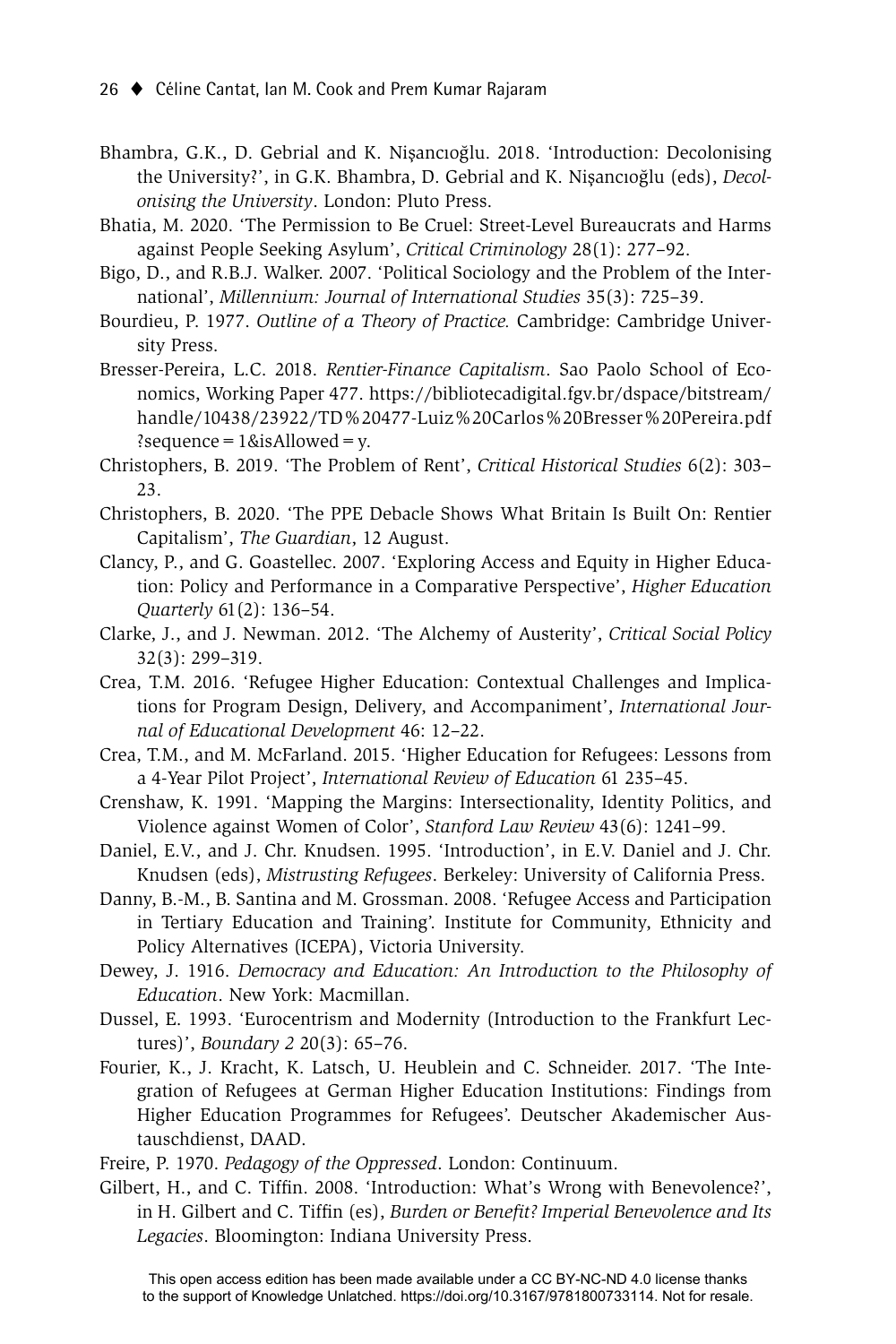- Ginsberg. B. 2011. *The Fall of the Faculty: The Rise of the All-Administrative University and Why It Matters*. New York: Oxford University Press.
- Giroux, H.A. 2016. 'Writing the Public Good Back into Education: Reclaiming the Role of the Public Intellectual', in J.R. Di Leo and P. Hitchcock (eds), *The New Public Intellectual*. New York: Palgrave Macmillan.
- Graeber, D. 2018a. *Bullshit Jobs: A Theory*. New York: Simon & Schuster.
- Graeber, D. 2018b. 'Are You in a BS Job? In Academe You're Hardly Alone', *The Chronicle of Higher Education*, 5 August.
- Graham, M. 2002. 'Emotional Bureaucracies: Emotions Civil Servants, and Immigrants in the Swedish Welfare State', *Ethos* 30(3): 199–226.
- Halkic, B., and P. Arnold. 2019. 'Refugees and Online Education: Student Perspectives on Need and Support in the Context of (Online) Higher Education', *Learning, Media and Technology* 44(3): 345–64. https://doi.org/10.1080/1743 9884.2019.1640739.
- Hannah, J. 1999. 'Refugee Students at College and University: Improving Access and Support', *International Review of Education* 45(2): 153–66.
- Harvey, D. 2016. 'Neoliberalism Is a Political Project', *Jacobin*, 23 July. https:// www.jacobinmag.com/2016/07/david-harvey-neoliberalism-capitalism-lab or-crisis-resistance/.
- hooks, bell. 1994. *Teaching to Transgress: Education as the Practice of Freedom*. New York: Routledge.
- Ingold, T. 2018. *Anthropology and/as Education*. New York: Routledge.
- Ivancheva, M.P. 2020. 'A Perfect Storm', Rosa Luxemburg Stiftung, Post-Brexit Europe blog, 21 May. https://www.brexitblog-rosalux.eu/2020/05/21/a-per fect-storm-uk-universities-covid-19-and-the-edtech-peril/?fbclid=IwAR17NZ RWi27VzT6m1Y1B7OiSQhCG4zK1jcYLpOp2TZ-Q6qcawFTy83SbwzY.
- Joseph, J. 2013. 'Resilience as Embedded Neoliberalism: a Governmentality Approach', *Resilience* 1(1): 38–52.
- Journal of Blacks in Higher Education (JBHE). n.d. 'Key Events in Black Higher Education'. https://www.jbhe.com/chronology/#:  $\sim$ :text = 1870 %3A %20John %20Mercer%20Langston%2C%20who,though%20he%20does%20not%20 graduate.
- Kmak, M., and H. Björklund. 2021. *Refugee Scholarship and Refugee Knowledges of Europe*. London: Routledge.
- Kwiek, M. 2005. 'The University and the State in a Global Age: Renegotiating the Traditional Social Contract?', *European Educational Research Journal* 4(4): 324–41.
- Lipsky, M. 2010. *Street-Level Bureaucracy: Dilemmas of the Individual in Public Service*. New York: Russell Sage Foundation.
- Lorde, A. 1984. 'Poetry Is Not a Luxury', in A. Lorde, *Sister Outsider: Essays and Speeches*. Berkeley, CA: Crossing Press.
- Malkki, L. 1996. 'Refugees, Humanitarianism, and Dehistoricization', *Cultural Anthropology* 11(3): 377–404.
- McClintock, A. 1995. *Imperial Leather: Race, Gender, and Sexuality in the Colonial Contest*. New York: Routledge.
- McLaren, P. 2006. *Rage+Hope: Interviews with Peter Mclaren on War, Imperialism and Critical Pedagogy*. New York: Peter Lang.

This open access edition has been made available under a CC BY-NC-ND 4.0 license thanks to the support of Knowledge Unlatched. https://doi.org/10.3167/9781800733114. Not for resale.